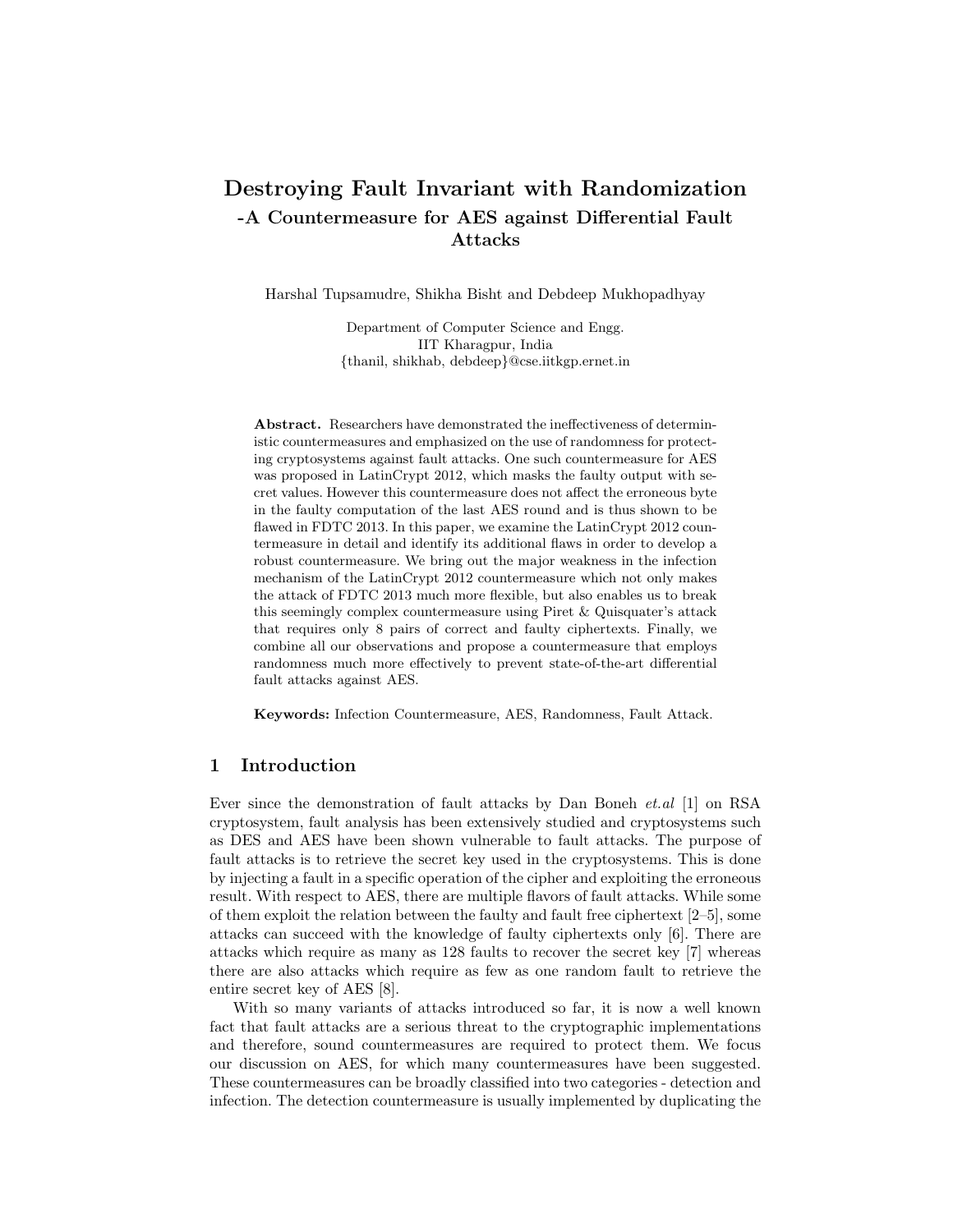computation and finally comparing the results of two computations. But in this countermeasure, the comparison step itself is prone to fault attacks. The infection countermeasure on the other hand, aims to destroy the fault invariant by diffusing the effect of a fault in such a way that it renders the faulty ciphertext unexploitable. Infection countermeasures are preferred to detection as they avoid the use of attack vulnerable operations such as comparison.

In FDTC 2012, Lomné *et.al* [9] showed that infection countermeasures which use deterministic diffusion to infect the intermediate output are not secure and emphasized on the need of randomness in these countermeasures. In LatinCrypt 2012, Gierlichs et.al [10] proposed an infection countermeasure for AES which infects the faulty computation with random values. Despite the use of randomness in the infection mechanism, the countermeasure for AES128 [10] was attacked by Battistello and Giraud in FDTC 2013 [11]. They observed that if a fault is injected in any byte of the last three rows of the  $10^{th}$  round input, then the erroneous byte remains unaffected by the infection method and can be exploited to retrieve the corresponding key byte. This attack assumes a constant byte fault model to retrieve 12 bytes of AES128 key using 36 faults on average and recovers the remaining 4 key bytes corresponding to the top row using a brute-force search.

In this paper, we concern ourselves with the countermeasure proposed in [10], study its flaws in light of two different attacks and subsequently propose a modified countermeasure that prevents the differential fault attacks.

Contribution. The main objective of this paper is to develop an infection countermeasure for AES based upon the idea proposed by Gierlichs et. al [10]. For this purpose, we show that the infection method employed in the countermeasure [10] is not strong as we can remove the infection and obtain exploitable faulty ciphertext. Using this observation, we can attack the top row of the  $10^{th}$  cipher round input, which makes the attack presented in [11] more flexible. Furthermore, we show that despite the presence of infection we can mount a more practical attack, i.e the Piret & Quisquater's attack [4] on this countermeasure, thus exposing its weakness against classical fault attacks. We finally present a modified algorithm that avoids all the pitfalls of the countermeasure [10] thereby thwarting state-ofthe-art differential fault attacks.

Organization. The rest of this paper is organized as follows. Section 2 sets the background by briefly explaining the infection scheme proposed in [10], followed by the attack description [11]. In Section 3, we examine additional flaws in the scheme [10] which make the attack of [11] more flexible and finally demonstrate an efficient attack on [10]. Based on the observations in section 2 and 3, we present the modified countermeasure in section 4. Section 5 concludes the paper.

### 2 Preliminaries

In the rest of the discussion, we use the following notations:

RoundFunction - The round function of AES128 block cipher which operates on a 16 byte state matrix and 16 byte round key. In a  $RoundFunction$ , the SubByte, ShiftRow and MixColumn transformations are applied successively on the state matrix, followed by the KeyXor operation. AES128 has 10 rounds in addition to the initial Key Whitening step, which we refer to as the  $0^{th}$  round.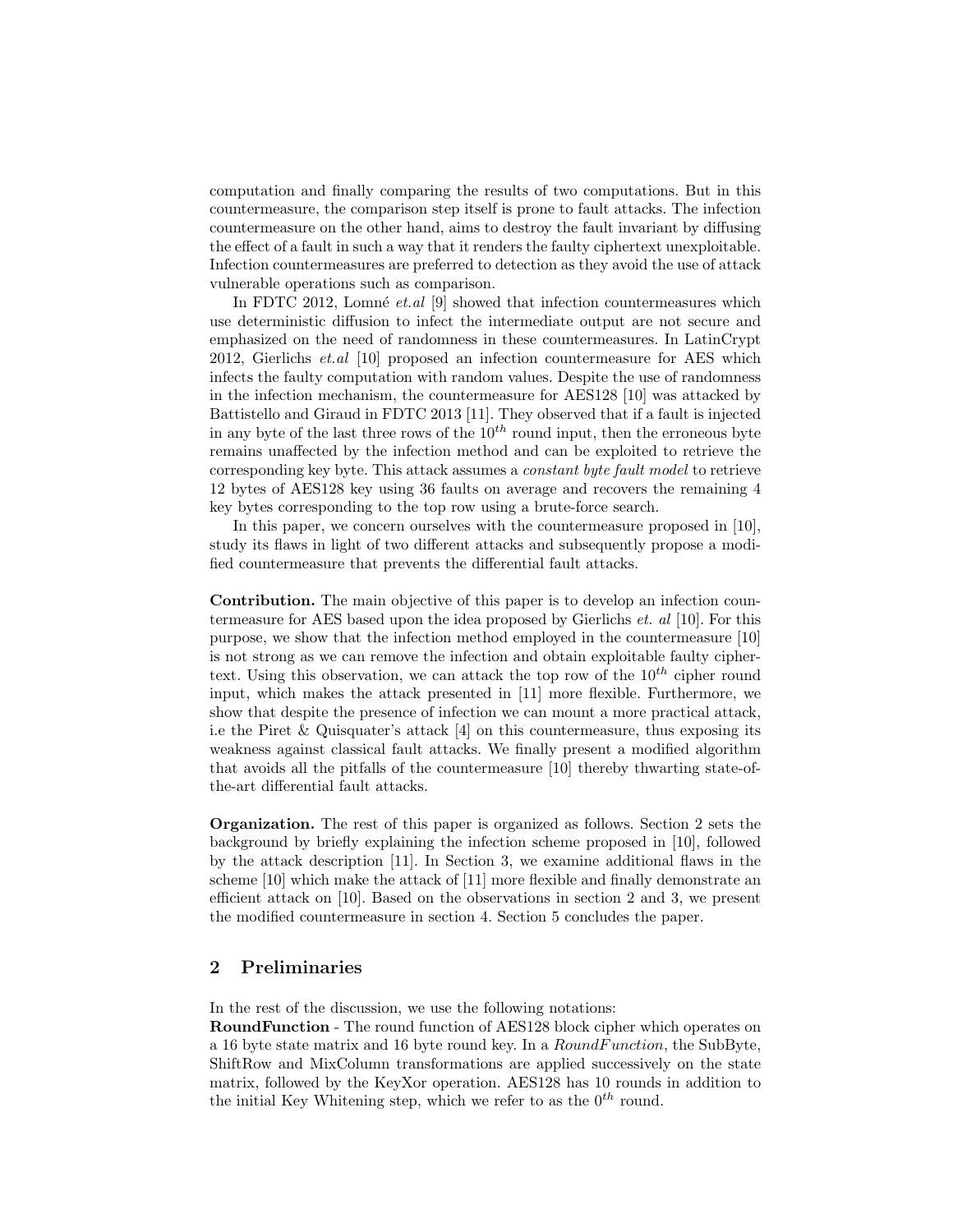**S** - The SubByte operation in the *RoundFunction*.

**SR** - The ShiftRow operation in the *RoundFunction*.

MC - The MixColumn operation in the *RoundFunction*.

 $I^i$  - The 16 byte input to the  $i^{th}$  round of AES128, where  $i \in \{0, \ldots, 10\}$ .

K - The 16 byte secret key used in AES128.

 $\mathbf{k}^{\mathbf{j}}$  - The 16 byte matrix that represents  $(j-1)^{th}$  round key,  $j \in \{1, \ldots, 11\}$ , derived from the main secret key K.

 $\beta$  - The 16 byte secret input to the dummy round.

 $k^0$  - The 16 byte secret key used in the computation of dummy round.

The 16 bytes  $(m_0...m_{15})$  of a matrix are arranged in  $4 \times 4$  arrays and follow a column major order. We denote multiplication symbol by  $\cdot$ , a bitwise logical AND operation by ∧, a bitwise logical OR operation by ∨, a bitwise logical NOT operation by  $\neg$  and a bitwise logical XOR operation by  $\oplus$ .

In this section, we begin by explaining the countermeasure for AES128 proposed in [10], followed by a brief description of the attack [11] mounted on it.

#### 2.1 Infection Countermeasure

#### Algorithm 1 Infection Countermeasure [10]

Inputs : P,  $k^j$  for  $j \in \{1, ..., n\}$ ,  $(\beta, k^0)$ ,  $(n = 11)$  for AES128 Output :  $C = BlockCipher(P, K)$ 1. State  $R_0 \leftarrow P$ , Redundant state  $R_1 \leftarrow P$ , Dummy state  $R_2 \leftarrow \beta$ 2.  $C_0 \leftarrow 0$ ,  $C_1 \leftarrow 0$ ,  $C_2 \leftarrow \beta$ ,  $i \leftarrow 1$ 3. while  $i \leq 2n$  do 4.  $\lambda \leftarrow RandomBit()$  //  $\lambda = 0$  implies a dummy round 5.  $\kappa \leftarrow (i \wedge \lambda) \oplus 2(\neg \lambda)$ 6.  $\zeta \leftarrow \lambda \cdot [i/2]$  //  $\zeta$  is actual round counter, 0 for dummy 7.  $R_{\kappa} \leftarrow RoundFunction(R_{\kappa}, k^{\zeta})$ 8.  $C_{\kappa} \leftarrow R_{\kappa} \oplus C_2 \oplus \beta$  // infect  $C_{\kappa}$  to propagate a fault 9.  $\epsilon \leftarrow \lambda(\neg(i \wedge 1)) \cdot SNLF(C_0 \oplus C_1)$  // check if i is even 10.  $R_2 \leftarrow R_2 \oplus \epsilon$ 11.  $R_0 \leftarrow R_0 \oplus \epsilon$ 12.  $i \leftarrow i + \lambda$ 13. end 14.  $R_0 \leftarrow R_0 \oplus RoundFunction(R_2, k^0) \oplus \beta$ 15. return $(R_0)$ 

Algorithm 1 depicts the infection countermeasure proposed in [10] for AES128. At the beginning of this algorithm, plaintext  $P$  is copied to both  $R_0$  and  $R_1$  and a secret value  $\beta$  is copied to  $R_2$ . In this algorithm, every round of AES is executed twice. The redundant round which operates on  $R_1$ , occurs before the cipher round which operates on  $R_0$ . There are dummy rounds which occur randomly across the execution of this algorithm, in addition to one compulsory dummy round in step 14. The input to the dummy round is a secret value  $\beta$  and a secret key  $k^0$ , which is chosen such that  $RoundFunction(\beta, k^0) = \beta$ . To prevent the information leakage through side channels e.g. power analysis, dummy SubByte, ShiftRow and MixColumn operations are added to the  $0^{th}$  round and a dummy MixColumn operation is added to the  $10^{th}$  round of AES128. The intermediate computation of cipher, redundant and dummy round is stored in  $C_0$ ,  $C_1$  and  $C_2$  respectively. A random bit  $\lambda$  decides the course of the algorithm as follows: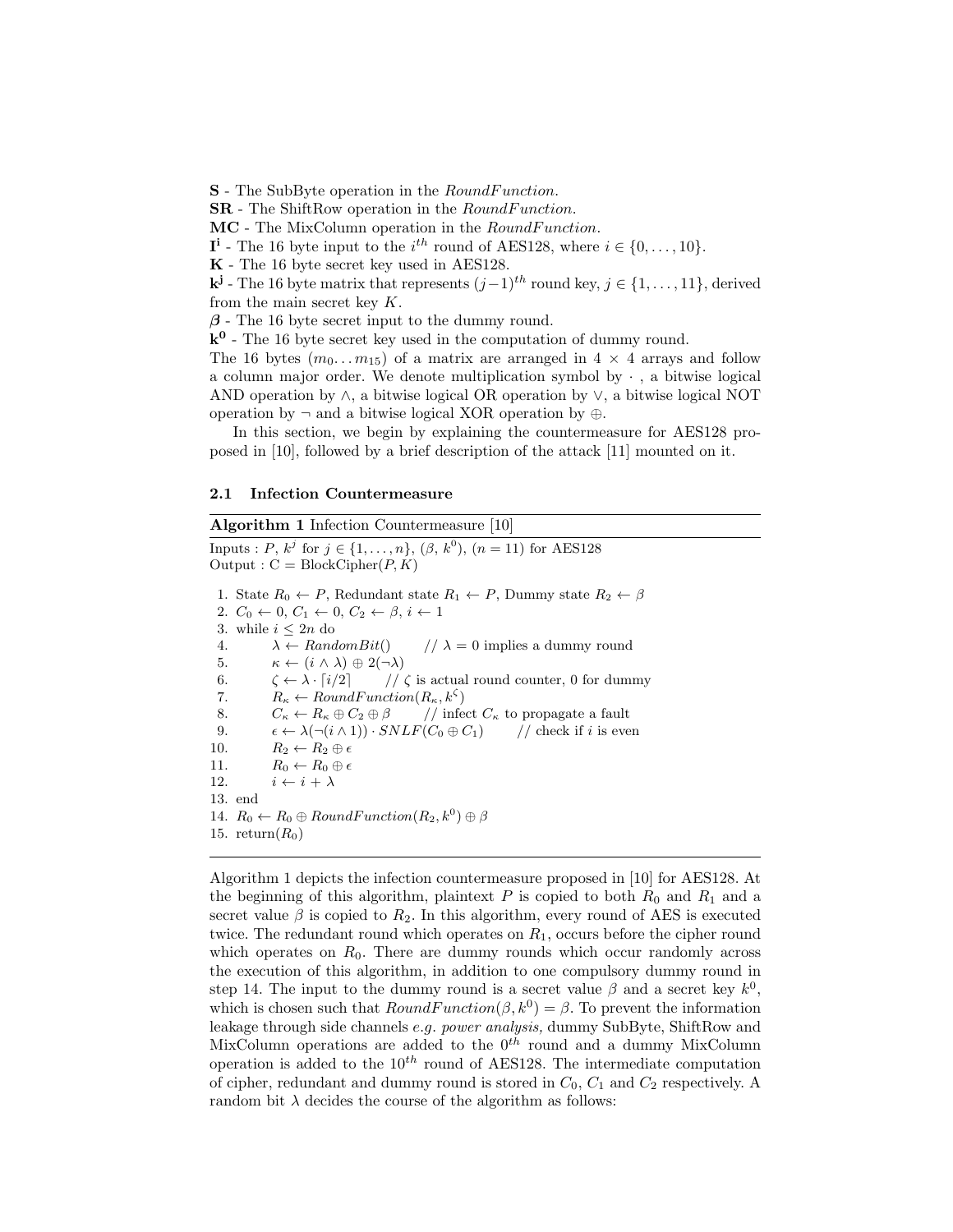- 1.  $\lambda = 0$ , dummy round is executed.
- 2.  $\lambda = 1$  and parity of *i* is even, cipher round is executed.
- 3.  $\lambda = 1$  and parity of i is odd, redundant round is executed.

After the computation of every cipher round, the difference between  $C_0$  and  $C_1$ is transformed by Some Non Linear Function(SNLF) which operates on each byte of the difference  $(C_0 \oplus C_1)$ . SNLF maps all but zero byte to non-zero bytes and  $SNLF(0) = 0$ . Authors in [10] have suggested to use inversion in  $GF(2<sup>8</sup>)$  as SNLF. In case of fault injection in either cipher or redundant round, the difference  $(C_0 \oplus C_1)$  is non-zero and the infection spreads in subsequent computations through  $R_0$  and  $R_2$  according to steps 9-11. Also, if the output of dummy round,  $C_2$ , is not β, the infection spreads in the subsequent computations through the steps  $8-11$ . Finally in the step 14, the output of last cipher round is xored with the output of dummy round and  $\beta$ , and the resulting value is returned.

#### 2.2 Attack on the Infection Countermeasure

In the absence of any side channel and with the countermeasure [10] in place, it seems difficult to identify whether a fault is injected in the target round by analysing the faulty ciphertext. For example, in the implementation of AES128 without countermeasure, if a fault is injected in the input of  $9^{th}$  round, then the expected number of faulty ciphertext bytes which differ from the correct ciphertext is 4. In this countermeasure, the presence of compulsory dummy round ensures that the expected number of different bytes is 16 when the  $9<sup>th</sup>$  round computation is faulty. Moreover, the occurence of random dummy rounds makes it difficult to inject the same fault in both the branches of the computation.

Despite the strength of the countermeasure [10], authors in [11] showed how to attack it using a constant byte fault model. They observed that only one dummy round occurs after the  $10^{th}$  cipher round of AES128, which limits the infection to only 4 bytes if the  $10^{th}$  round's computation is faulty. The attack details are as follows:

Suppose a fault f disturbs  $I_1^{10}$ , i.e. the first byte of second row in  $10^{th}$  cipher round input  $I^{10}$ . The difference between the faulty and redundant intermediate state after the step 7 of Algorithm 1 is:

 $R_0 \oplus R_1 =$  $\sqrt{ }$  $\overline{\phantom{a}}$ 0 0 0 0  $0 \t0 \t0 \t\varepsilon$ 0 0 0 0 0 0 0 0  $\setminus$  $\overline{\phantom{a}}$ 

where  $\varepsilon = S[I_1^{10} \oplus f] \oplus S[I_1^{10}]$ .

 $R_2$  and  $R_0$  are infected in steps 10 and 11. After the infection steps, we obtain:

$$
R_0 \oplus R_1 = \begin{pmatrix} 0 & 0 & 0 & 0 \\ 0 & 0 & 0 & \varepsilon \oplus SNLF[\varepsilon] \\ 0 & 0 & 0 & 0 \\ 0 & 0 & 0 & 0 \end{pmatrix}
$$

Finally, in the step 14, dummy round operates on infected  $R_2$  which further infects  $R_0$ . But, the ShiftRow operation of dummy round shifts the infection to column 3 and leaves the faulty byte of  $R_0$  in column 4 unmasked. The output of compulsory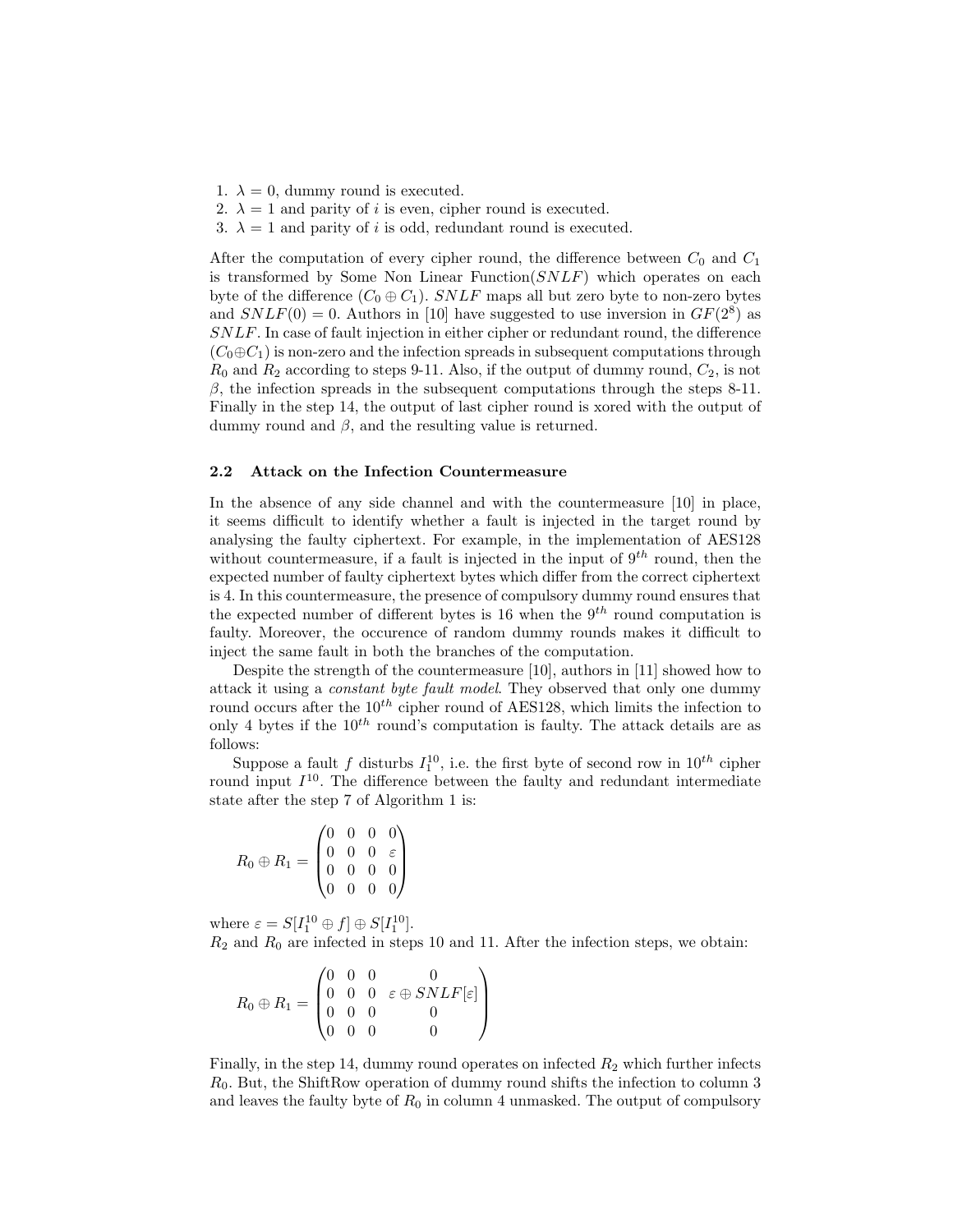dummy round differs from  $\beta$  in column 3 and therefore, the final difference between the correct ciphertext  $C$  and faulty ciphertext  $C^*$  is:

$$
\therefore C \oplus C^* = \begin{pmatrix} 0 & 0 & \beta'_8 \oplus \beta_8 & 0 \\ 0 & 0 & \beta'_9 \oplus \beta_9 & \varepsilon \oplus SNLF[\varepsilon] \\ 0 & 0 & \beta'_{10} \oplus \beta_{10} & 0 \\ 0 & 0 & \beta'_{11} \oplus \beta_{11} & 0 \end{pmatrix}
$$
(1)

where  $\beta'_8$ ,  $\beta'_9$ ,  $\beta'_{10}$ ,  $\beta'_{11}$  are the infected bytes of the compulsory dummy round output. Since the byte  $C_{13}^*$  is unaffected by the infected output of dummy round, it is exploited to retrieve the byte  $k_{13}^{11}$  of the  $10^{th}$  round key using two more pairs of faulty and correct ciphertexts. Similarly, the remaining 11 key bytes corresponding to last three rows of  $k^{11}$  can be retrieved. For details on attack procedure, the reader is referred to [11].

If a fault is injected in any byte of the last three rows of  $I^{10}$ , the resulting erroneous byte is left unmasked and hence is exploited in the attack. However, if a fault is injected in any byte of the top row, the erroneous byte is masked by the infected output of compulsory dummy round. This attack does not target the remaining 4 key bytes that correspond to the top row and they are computed using a brute force search.

Observation 1: Ideally, the countermeasure should infect the entire result if a fault is injected in any of the rounds. But Algorithm 1 fails to protect the last round and it is exploited in the attack. Moreover, in this algorithm, the last cipher round is always the penultimate round. Thus, using a side channel, one can always observe a posteriori whether a fault was injected in the last but one round.

In the next section, we present additional flaws in the countermeasure [10] which were considered while developing the countermeasure presented in section4.

# 3 Further Loop Holes in the Countermeasure: Attacking the Infection Technique

It might seem that if the output of compulsory dummy round infects the erroneous byte of  $10^{th}$  round's output, then the attack [11] can be thwarted. However, in this section, we demonstrate that the infection caused by compulsory dummy round is ineffective and can be removed.

#### 3.1 Infection Caused by Compulsory Dummy Round

In Algorithm 1, since the input as well as the output of dummy round is  $\beta$ , *i.e.*  $RoundFunction(\beta, k^0) = \beta$ , we can write:

$$
MC(SR(S(\beta))) \oplus k^0 = \beta
$$

Using this relation, the xor of  $RoundFunction(R_2, k^0)$  and  $\beta$  in step 14 of Algorithm 1 can now be expressed as:

$$
RoundFunction(R_2, k^0) \oplus \beta = MC(SR(S(R_2))) \oplus k^0 \oplus MC(SR(S(\beta))) \oplus k^0
$$
  
= 
$$
MC(SR(S(R_2))) \oplus MC(SR(S(\beta)))
$$

Since SubByte operation is the only non-linear operation in the above equation,

$$
\therefore RoundFunction(R_2, k^0) \oplus \beta = MC(SR(S(R_2) \oplus S(\beta))) \tag{2}
$$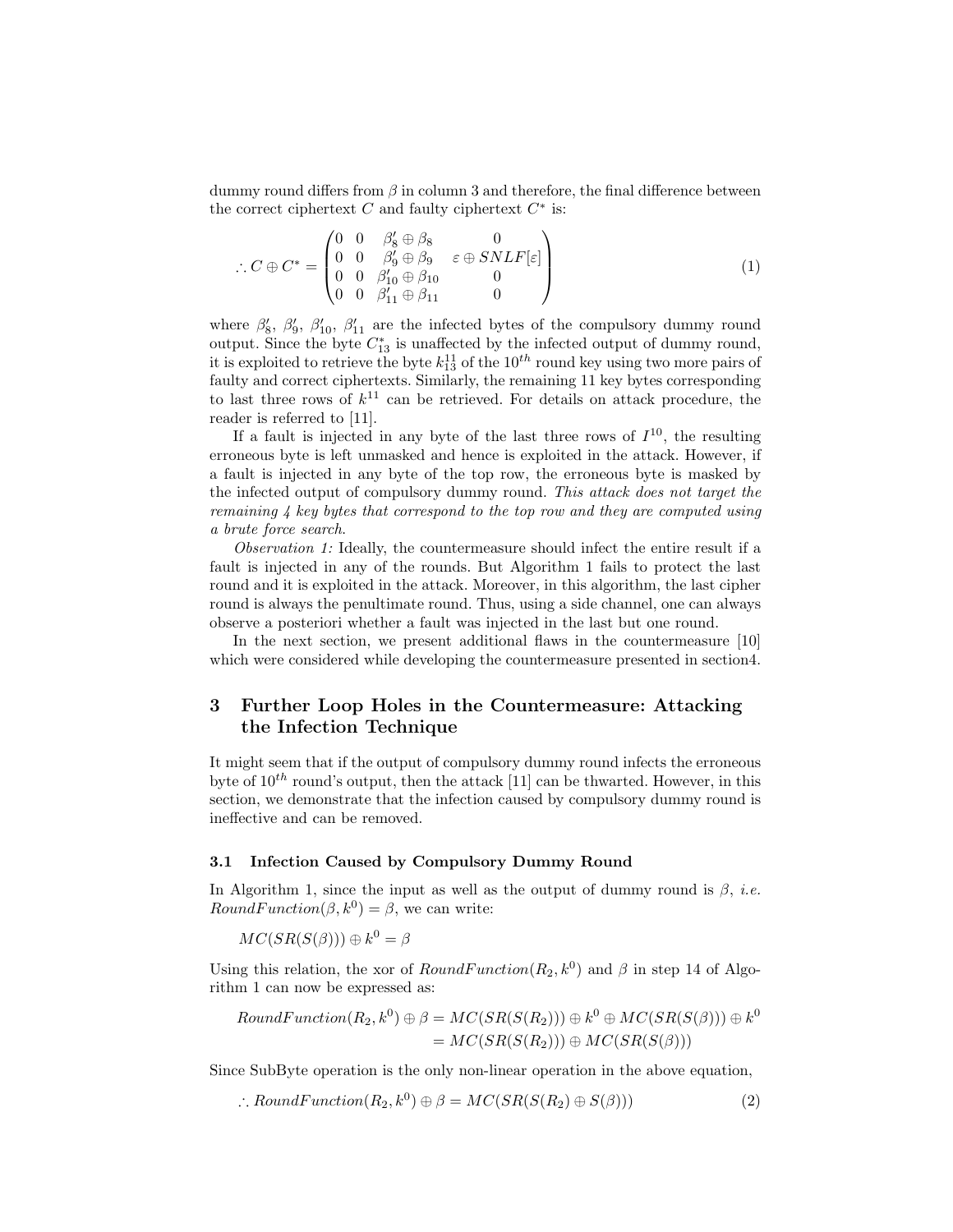If  $R_2 = \beta$  then the execution of compulsory dummy round in step 14 has no effect on the final output  $R_0$ , but if  $R_2 \neq \beta$  then the output of compulsory dummy round infects the final output  $R_0$ . However, this infection can be removed using the above derived equation and the desired faulty ciphertext can be recovered. On the basis of equation  $(2)$ , the xor of correct ciphertext C and faulty ciphertext  $C^*$  in equation (1) can now be expressed as:

$$
C \oplus C^* = \begin{pmatrix} 0 & 0 & 3 \cdot x & 0 \\ 0 & 0 & 2 \cdot x & \varepsilon \oplus SNLF[\varepsilon] \\ 0 & 0 & 1 \cdot x & 0 \\ 0 & 0 & 1 \cdot x & 0 \end{pmatrix}
$$

where  $x = S[\beta_{13} \oplus SNLF[\varepsilon]] \oplus S[\beta_{13}]$  (for details refer Appendix A). Ideally, every byte of C ∗ should be infected with an independent random value but here the compulsory dummy round in Algorithm 1 infects only column 3 of  $C^*$  and that too, with interrelated values and leaves the rest of the bytes unmasked.

In the following discussion, we show the significance of this result, by attacking the top row of  $I^{10}$ , which was not shown in [11]. Subsequently, we show that the infection can be removed even if the fault is injected in the input of the  $9<sup>th</sup>$  cipher round. We prove this by mounting the classical Piret & Quisquater's attack [4] on the countermeasure [10].

#### 3.2 Attacking the Top Row

We now demonstrate the attack on the top row of  $I^{10}$  to retrieve the remaining 4 bytes of  $k^{10}$ .

Suppose a fault f disturbs  $I_0^{10}$  i.e. the first byte of  $10^{th}$  cipher round input  $I^{10}$ . The difference between the faulty and redundant intermediate state after the step 7 of Algorithm 1 is:

$$
R_0 \oplus R_1 = \begin{pmatrix} \varepsilon & 0 & 0 & 0 \\ 0 & 0 & 0 & 0 \\ 0 & 0 & 0 & 0 \\ 0 & 0 & 0 & 0 \end{pmatrix}
$$

where  $\varepsilon = S[I_0^{10} \oplus f] \oplus S[I_0^{10}]$ .

 $R_2$  and  $R_0$  are infected in steps 10 and 11. After the infection steps, we obtain:

$$
R_0 \oplus R_1 = \begin{pmatrix} \varepsilon \oplus SNLF[\varepsilon] & 0 & 0 & 0 \\ 0 & 0 & 0 & 0 \\ 0 & 0 & 0 & 0 \\ 0 & 0 & 0 & 0 \end{pmatrix}
$$

Finally, in the step 14, dummy round operates on infected  $R_2$  which further infects  $R_0$ . In this case, the ShiftRow operation of dummy round does not shift the infection and the erroneous byte of  $R_0$  in column 1 is masked. The final difference between the correct ciphertext  $C$  and faulty ciphertext  $C^*$  is:

$$
\therefore C \oplus C^* = \begin{pmatrix} \varepsilon \oplus SNLF[\varepsilon] \oplus \beta_0' \oplus \beta_0 & 0 & 0 & 0 \\ \beta_1' \oplus \beta_1 & 0 & 0 & 0 \\ \beta_2' \oplus \beta_2 & 0 & 0 & 0 \\ \beta_3' \oplus \beta_3 & 0 & 0 & 0 \end{pmatrix}
$$
(3)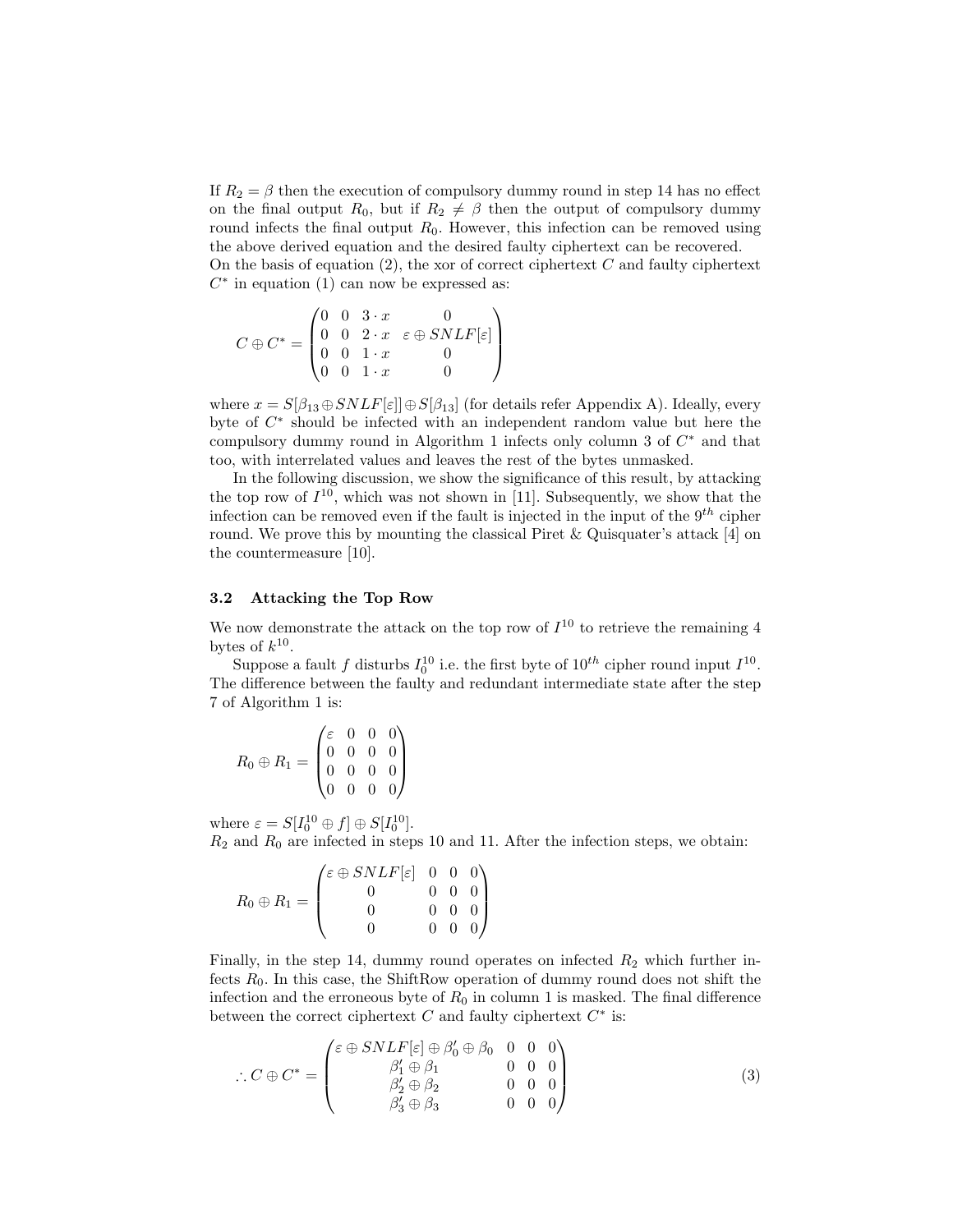where  $\beta'_0$ ,  $\beta'_1$ ,  $\beta'_2$ ,  $\beta'_3$  are the infected bytes of the compulsory dummy round output. and  $\varepsilon = S[I_0^{10} \oplus f] \oplus S[I_0^{10}]$ . Here, we cannot use the attack technique described in [11] directly, because the erroneous byte of  $10^{th}$  cipher round has also been infected with the output of compulsory dummy round in step 14. This is different from the case when fault is injected in any of the last three rows of  $10^{th}$  cipher round input. In order to carry out the attack [11], we need to remove the infection caused by the dummy round.

Now, we can use equation (2) to write the above matrix as:

$$
C \oplus C^* = \begin{pmatrix} \varepsilon \oplus SNLF[\varepsilon] \oplus 2 \cdot y & 0 & 0 & 0 \\ 1 \cdot y & 0 & 0 & 0 \\ 1 \cdot y & 0 & 0 & 0 \\ 3 \cdot y & 0 & 0 & 0 \end{pmatrix}
$$
(4)

where  $y = S[\beta_0 \oplus SNLF[\varepsilon]] \oplus S[\beta_0]$  ( for details refer Appendix B). We can use the value of  $1 \cdot y$  from  $C \oplus C^*$  to remove the infection from  $C^*$  and therefore unmask the erroneous byte. As a consequence, we can perform the attack suggested in [11] to get the key byte  $k_0^{11}$ . By attacking the top row, now the attacker has the flexibility to mount the attack on any of the 12 bytes of  $10^{th}$  cipher round instead of always targeting the last three rows.

Observation 2: It is quite evident from this attack that the infection mechanism used in the countermeasure [10] is not effective. The purpose of this infection countermeasure is defeated as we can easily remove the infection and recover the desired faulty ciphertext. This is a major flaw in this countermeasure as it makes even the  $9<sup>th</sup>$  round susceptible to the fault attack which we will illustrate in the following discussion.

#### 3.3 Piret & Quisquater's Attack on the Countermeasure

The presence of compulsory dummy round in the countermeasure [10] ensures that a fault in the  $9<sup>th</sup>$  cipher round input of AES128 infects all 16 bytes in the output. Even though the countermeasure infects all the bytes of the resulting ciphertext, we show that we can again remove the infection caused by compulsory dummy round using equation (2) and obtain the desired faulty ciphertext. To mount this attack, we consider the following two facts:

- 1. The authors of [10] have mentioned that an attacker can affect the  $RandomBit$ function in the Algorithm 1, so that the random dummy round never occurs. To counteract this effect, they added a compulsory dummy round at the end of the algorithm which ensures that the faulty ciphertext is infected in such a way that no information is available to the attacker.
- 2. Also, because of performance issues, Algorithm 1 should terminate within a reasonable amount of time and hence, the number of random dummy rounds should be limited to a certain value.

First, we show that if random dummy rounds never occur in the while loop, then despite the presence of compulsory dummy round in step 14, we can mount the Piret  $\&$  Quisquater's attack [4] on this countermeasure and *recover the entire key* using only 8 faulty ciphertexts. Subsequently, we show that even if the random dummy rounds occur, we can still mount this attack [4].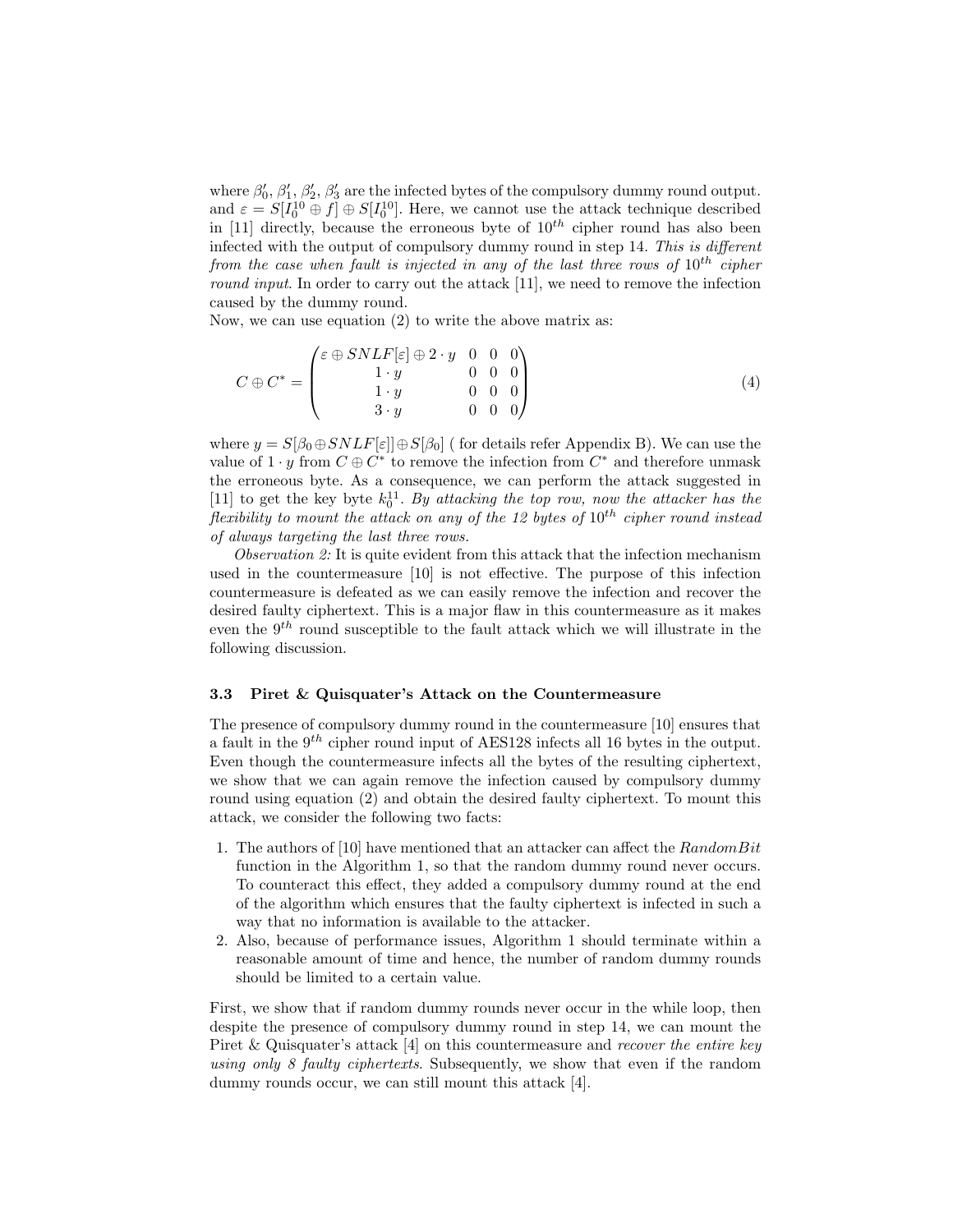Attack in the Absence of Random Dummy Rounds. Consider the scenario where the attacker influences the  $RandomBit$  function so that no dummy round occurs except the compulsory dummy round in step 14. We observe that if a fault is injected in the  $9^{th}$  cipher round, then the rest of the computation is infected thrice. Once, after the  $9^{th}$  cipher round in step 11, then after the  $10^{th}$  cipher round in step 11 and finally after the execution of compulsory dummy round in step 14. To be able to mount Piret & Quisquater's attack [4], we first analyze the faulty ciphertext and identify whether a fault was injected in the input of  $9^{th}$ cipher round. After identifying such faulty ciphertexts, we remove the infection caused by the output of compulsory dummy round and  $10^{th}$  cipher round. Once the infection is removed, we can proceed with the attack described in [4]. The attack procedure can be summarized as follows:

1. Suppose a random fault f is injected in the first byte of the  $9<sup>th</sup>$  cipher round input. Before the execution of step 14, the output of faulty computation differs from the output of correct computation in 4 positions viz. 0, 13, 10 and 7 which comprises a diagonal. But the execution of compulsory dummy round in step 14 infects all the 16 bytes of the faulty computation. Therefore, the resulting faulty ciphertext  $T^*$  differs from the correct ciphertext  $T$  in 16 bytes. We use equation (2) to represent this difference as:

$$
T \oplus T^* = \begin{pmatrix} m_0 \oplus 2F_1 \oplus 1F_2 & 1F_3 & 3F_4 \oplus 1F_5 \oplus 1F_6 & 3F_7 \\ 1F_1 \oplus 3F_2 & 1F_3 & 2F_4 \oplus 3F_5 \oplus 1F_6 & m_1 \oplus 2F_7 \\ 1F_1 \oplus 2F_2 & 3F_3 & m_2 \oplus 1F_4 \oplus 2F_5 \oplus 3F_6 & 1F_7 \\ 3F_1 \oplus 1F_2 & m_3 \oplus 2F_3 & 1F_4 \oplus 1F_5 \oplus 2F_6 & 1F_7 \end{pmatrix}
$$
(5)

where  $F_i, i \in \{1, \ldots, 7\}$ , represents the infection caused by the compulsory dummy round in step 14 and  $m_j$ ,  $j \in \{0, 1, 2, 3\}$ , represents the difference between the correct and faulty computation before the execution of step 14 in Algorithm 1 (for more details refer Appendix C). Now, we can deduce the values of  $F_1$  and  $F_2$  from column 1,  $F_3$  from column 2,  $F_4$ ,  $F_5$  and  $F_6$  from column 3 and  $F_7$  from column 4 and thus remove the infection caused by the compulsory dummy round from  $T^*$ .

2. After removing the infection caused by compulsory dummy round, we get:

$$
T \oplus T^* = \begin{pmatrix} m_0 & 0 & 0 & 0 \\ 0 & 0 & 0 & m_1 \\ 0 & 0 & m_2 & 0 \\ 0 & m_3 & 0 & 0 \end{pmatrix}
$$

We can now remove the infection caused by the  $10^{th}$  cipher round. Each  $m_i$ can be written as  $z_i \oplus SNLF[z_i], j \in \{0, 1, 2, 3\},\$  where  $SNLF[z_i]$  represents the infection caused in step 11 of Algorithm 1, after the execution of  $10^{th}$ cipher round and  $z_i$  represents the difference between the outputs of correct and faulty computations before step 11 (for more details refer Appendix C). If SNLF is implemented as inversion in  $GF(2^8)$ , we get two solutions of  $z_j$  for every  $m_i$ . Since the 4 equations represented by  $m_i$  are independent, we obtain  $2<sup>4</sup>$  solutions for  $T \oplus T^*$ . Here, T is known, therefore we have  $2<sup>4</sup>$  solutions for  $T^*$  as well.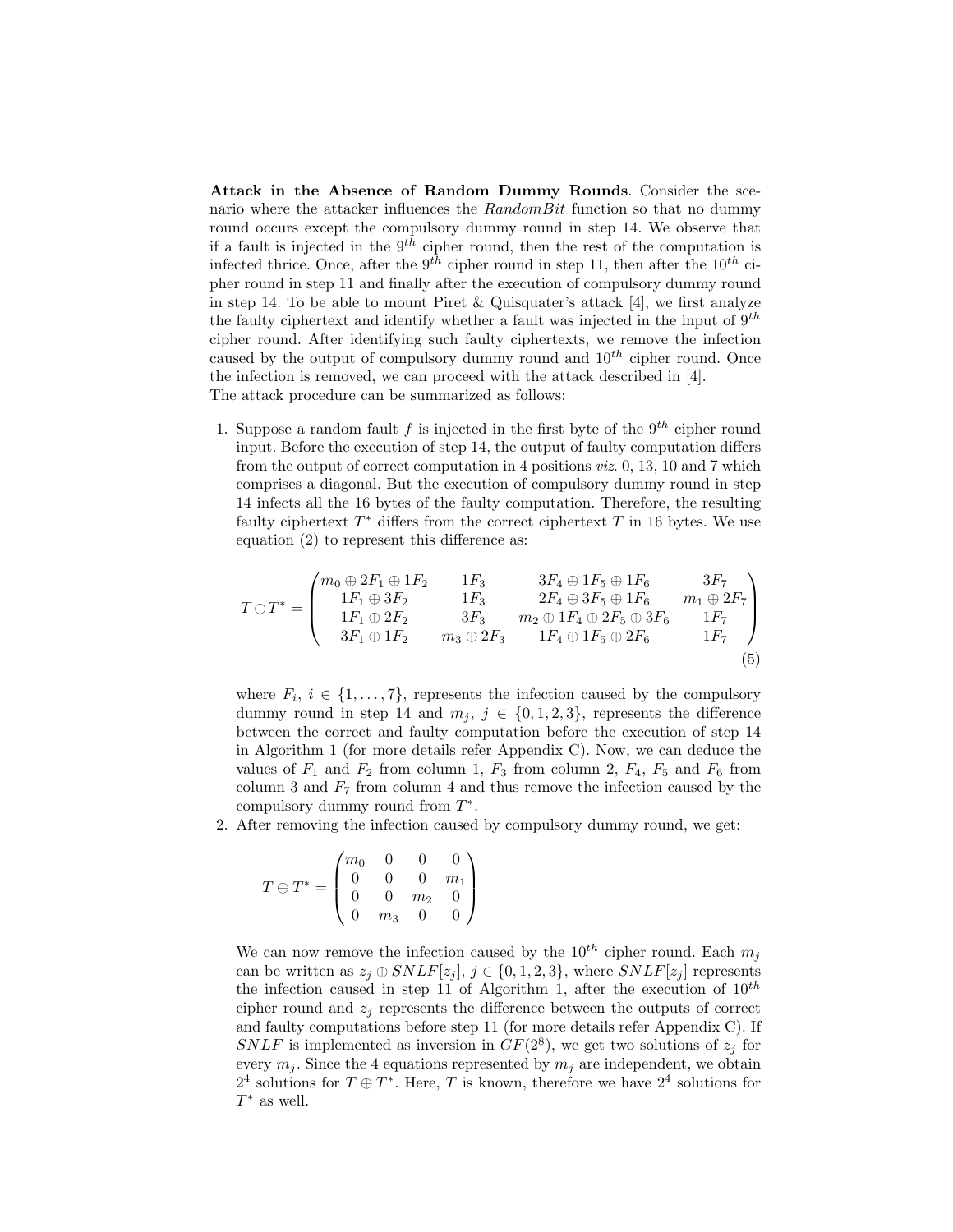3. After removing the infection caused by  $10^{th}$  cipher round, the attacker makes hypotheses on 4 bytes of the  $10^{th}$  round key  $k^{11}$  and uses the faulty and correct output of  $9<sup>th</sup>$  cipher round to verify the following relations:

$$
2 \cdot f' \oplus SNLF[2 \cdot f'] = S^{-1}[T_0 \oplus k_0^{11}] \oplus S^{-1}[T_0^* \oplus k_0^{11}]
$$
  
\n
$$
1 \cdot f' \oplus SNLF[1 \cdot f'] = S^{-1}[T_{13} \oplus k_{13}^{11}] \oplus S^{-1}[T_{13}^* \oplus k_{13}^{11}]
$$
  
\n
$$
1 \cdot f' \oplus SNLF[1 \cdot f'] = S^{-1}[T_{10} \oplus k_{10}^{11}] \oplus S^{-1}[T_1^* \oplus k_{10}^{11}]
$$
  
\n
$$
3 \cdot f' \oplus SNLF[3 \cdot f'] = S^{-1}[T_7 \oplus k_7^{11}] \oplus S^{-1}[T_7^* \oplus k_7^{11}]
$$

where  $SNLF[b \cdot f'], b \in \{1, 2, 3\}$  is the infection caused in step 11, after the execution of  $9<sup>th</sup>$  cipher round. The above set of equations is solved for all  $2<sup>4</sup>$  possible values of  $T^*$  (for the complexity analysis of the attack, refer Appendix D).

Identifying Desired Faulty Ciphertexts. As done in [4], we call a ciphertext resulting from a fault injected in the input of  $9^{th}$  round as desired faulty ciphertext, otherwise we call it undesired. It is not difficult to identify whether the given faulty ciphertext is desired or not. With the countermeasure [10] in place, if a fault affects a byte of column i in the 9<sup>th</sup> round input, where  $i \in \{0,1,2,3\}$ , we observed that the following relations hold in the xor of faulty and correct ciphertext:

$$
(T \oplus T^*)_{(4\cdot(i+1))\%16} = (T \oplus T^*)_{(4\cdot(i+1))\%16+1}
$$
  
\n
$$
(T \oplus T^*)_{(4\cdot(i+1))\%16+2} = 3 \cdot (T \oplus T^*)_{(4\cdot(i+1))\%16}
$$
  
\n
$$
(T \oplus T^*)_{(4\cdot(i+3))\%16+2} = (T \oplus T^*)_{(4\cdot(i+3))\%16+3}
$$
  
\n
$$
(T \oplus T^*)_{(4\cdot(i+3))\%16} = 3 \cdot (T \oplus T^*)_{(4\cdot(i+3))\%16+2}
$$
  
\n(6)

where  $(T \oplus T^*)_j$  represents the  $j^{th}$  byte in matrix  $T \oplus T^*$ . One can see from equation (5), that the above relation arises because the compulsory dummy round uses the same value to mask more than one byte of the faulty computation.

Attack Considering Random Dummy Rounds. In the attack explained above, we assumed that the attacker influences the  $RandomBit$  function in the countermeasure [10] so that the dummy rounds do not occur in the while loop. Now, we consider the case where the number of random dummy rounds occuring in every execution of Algorithm 1 is exactly  $d^1$ . Since  $\lambda = 0$  corresponds to a dummy round and  $\lambda = 1$  corresponds to an AES round, we can view the computation of Algorithm 1 as if decided by a binary string of length  $(22 + d)$ , where  $(22 + d)^{th}$ RoundFunction is always the  $10^{th}$  cipher round. We choose to inject the fault in  $(22 + d - 2)^{th}$  round as it can be a  $9^{th}$  cipher or a  $10^{th}$  redundant or a dummy round. This increases the probability of injecting the fault in  $9<sup>th</sup>$  cipher round.

Assuming that every string of length  $(22 + d)$ , consisting of exactly 22 1's and d 0's, is equally likely, then the probability that  $(22 + d - 2)^{th}$  RoundFunction is a 9<sup>th</sup> cipher round is the same as that of a binary string of length  $(22 + d)$  that ends in '111'. Since the while loop in Algorithm 1 always terminates with the execution of  $10^{th}$  cipher round, the binary string always ends with a 1. Therefore this probability is:  $\frac{(19+d)!}{(21+d)!((21)!(d)!)}$  (refer Appendix E). If  $d=20$  then the probability that  $40^{th}$  RoundFunction is a  $9^{th}$  cipher round is nearly 0.26.

 $<sup>1</sup>$  If the value of  $d$  varies across different executions, one can still compute a mean value</sup> of  $d$  by observing the number of  $RoundFunctions$  through a side channel.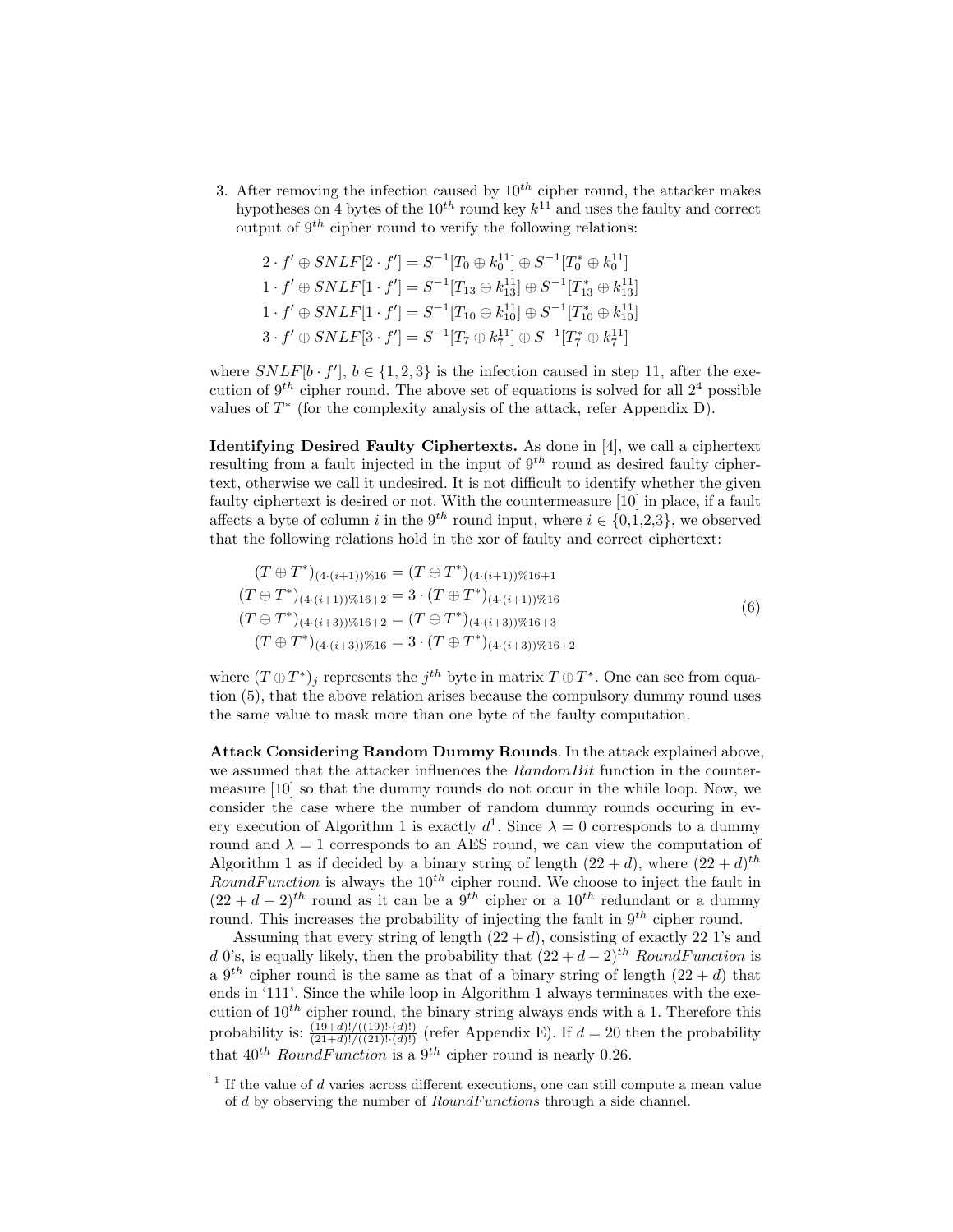**Simulation Results.** We carried out Piret & Quisquater's attack [4] on Algorithm 1 using a random byte fault model with no control over fault localization. We implemented the Algorithm 1 in C and used the GNU Scientific Library(GSL) for RandomBit function. The simulation details are as follows:

- 1. The value of d is kept constant and 1000 tests are performed.
- 2. Each test executes Algorithm 1 until 8 desired faulty ciphertexts are obtained. However, as the target  $(22 + d - 2)^{th}$  RoundFunction can also be a dummy or  $10<sup>th</sup>$  redundant round, the undesired faulty ciphertexts obtained in such cases are discarded. The equation set (6) can be used to distinguish between desired and undesired faulty ciphertexts.
- 3. An average of the faulty encryptions over 1000 tests is taken, where number of faulty encryptions in a test  $= (8 \text{ desired faulty ciphertext} + \text{undesired faulty})$ ciphertexts).
- 4. Subsequently, the value of  $d$  is incremented by 5 and the above procedure is repeated.

The probability that the targeted  $RoundFunction$  is a  $9<sup>th</sup>$  cipher round decreases with higher values of  $d$  but it still remains non-negligible. In other words, higher the value of  $d$ , more is the number of faulty encryptions required in a test as evident from Fig.1.



Fig. 1: Piret & Quisquater's Attack on Algorithm 1

Observation 3: The feasibility of Piret and Quisquater's attack shows that the infection method employed in the countermeasure [10] fails to protect against classical fault attacks.

### 4 Improved Countermeasure

In this section, we propose an improved countermeasure based upon the principles used in the Algorithm 1. The *observations* enumerated in this paper were used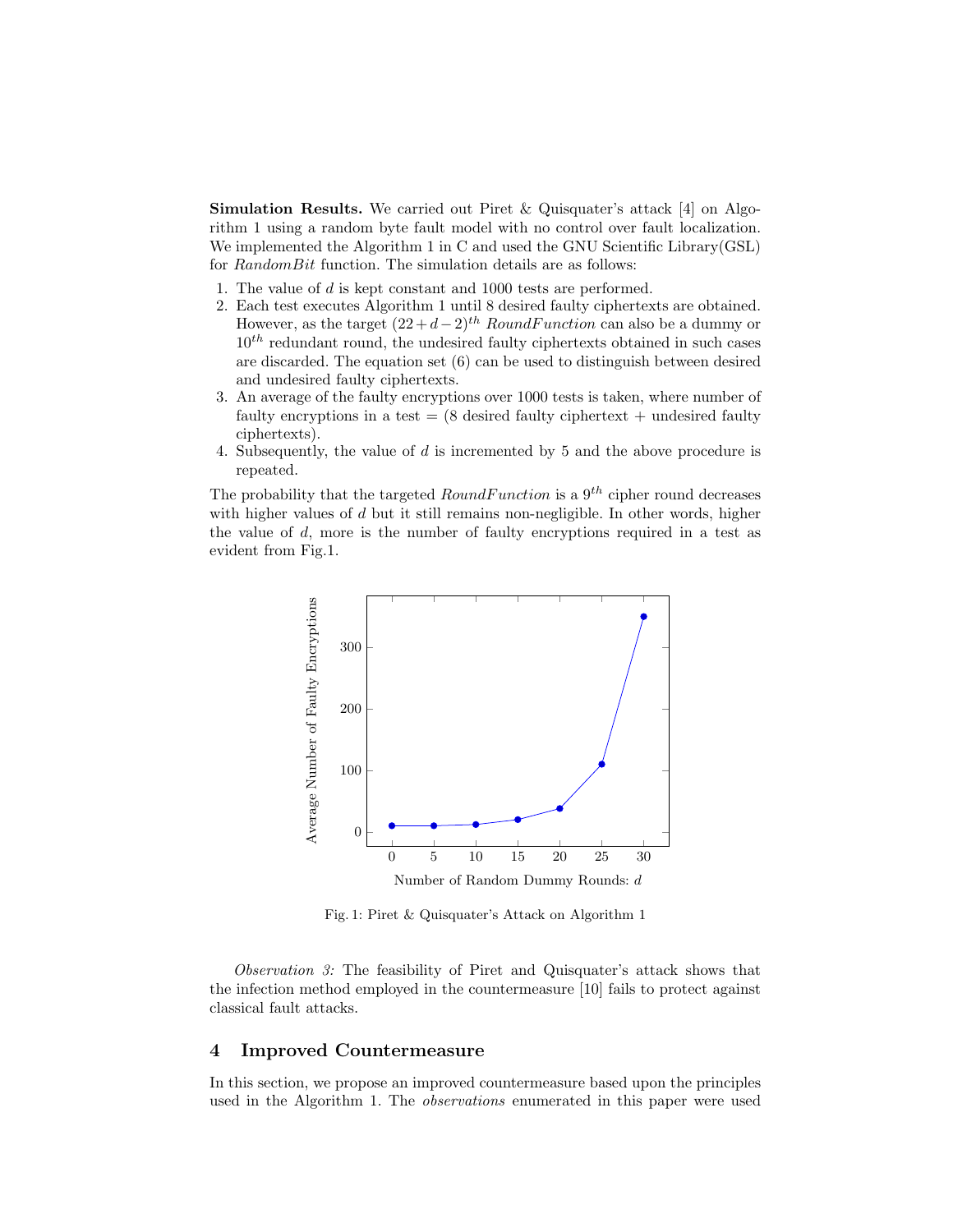as a guideline for developing this countermeasure. As evident from the attacks explained earlier, the infection countermeasure for protecting AES against the differential fault attacks should have the following properties:

- 1. If a fault is injected in any of the cipher, redundant or dummy round, all bytes in the resulting ciphertext should be infected.
- 2. As shown in Section 3 of this paper, merely infecting all bytes in the output is not sufficient. Therefore, the infection technique should result in such a faulty ciphertext that any attempts to make hypothesis on the secret key used in AES are completely nullified.
- 3. The countermeasure itself should not leak any information related to the RoundFunction computations which can be exploited through a side channel.

Given below is an algorithm, which is designed to possess all the aforementioned properties. It uses cipher, redundant and dummy rounds along the lines of Algorithm 1 but exhibits a rather robust behaviour against fault attacks.

#### Algorithm 2 Improved Countermeasure

Inputs : P,  $k^j$  for  $j \in \{1, ..., n\}$ ,  $(\beta, k^0)$ ,  $(n = 11)$  for AES128 Output :  $C = BlockCipher(P, K)$ 1. State  $R_0 \leftarrow P$ , Redundant state  $R_1 \leftarrow P$ , Dummy state  $R_2 \leftarrow \beta$ 2.  $i \leftarrow 1, q \leftarrow 1$ 3.  $rstr \leftarrow \{0,1\}^t$  $// #1(rstr) = 2n, #0(rstr) = t - 2n$ 4. while  $q \leq t$  do 5.  $\lambda \leftarrow rstr[q]$  //  $\lambda = 0$  implies a dummy round 6.  $\kappa \leftarrow (i \wedge \lambda) \oplus 2(\neg \lambda)$ 7.  $\zeta \leftarrow \lambda \cdot [i/2]$  //  $\zeta$  is actual round counter, 0 for dummy 8.  $R_{\kappa} \leftarrow RoundFunction(R_{\kappa}, k^{\zeta})$ 9.  $\gamma \leftarrow \lambda(\neg(i \wedge 1)) \cdot BLFN(R_0 \oplus R_1)$  // check if i is even 10.  $\delta \leftarrow (\neg \lambda) \cdot BLFN(R_2 \oplus \beta)$ 11.  $R_0 \leftarrow (\neg(\gamma \vee \delta) \cdot R_0) \oplus ((\gamma \vee \delta) \cdot R_2)$ 12.  $i \leftarrow i + \lambda$ 13.  $q \leftarrow q + 1$ 14. end 15. return $(R_0)$ 

Following additional notations are used in this algorithm:

- 1. rstr: A 't' bit random binary string, consisting of  $(2n)$  1's corresponding to AES rounds and  $(t - 2n)$  0's corresponding to dummy rounds.
- 2. BLFN: A boolean function that maps a 128 bit value to a 1 bit value. Specifically,  $BLFN(0) = 0$  and for nonzero input  $BLFN$  evaluates to 1.
- 3.  $\gamma$ : A one bit comparison variable to detect fault injection in AES round.
- 4.  $\delta$ : A one bit comparison variable to identify a fault injection in dummy round.

Apart from these elements, Algorithm 2 exhibits the following features which makes it stronger than Algorithm 1:

1. In Algorithm 2, matrix  $R_2$  represents the state of the dummy round and is initialized to a random value  $\beta$ . This state matrix  $R_2$  bears no relation with any of the intermediate states or the round keys of AES. When a fault is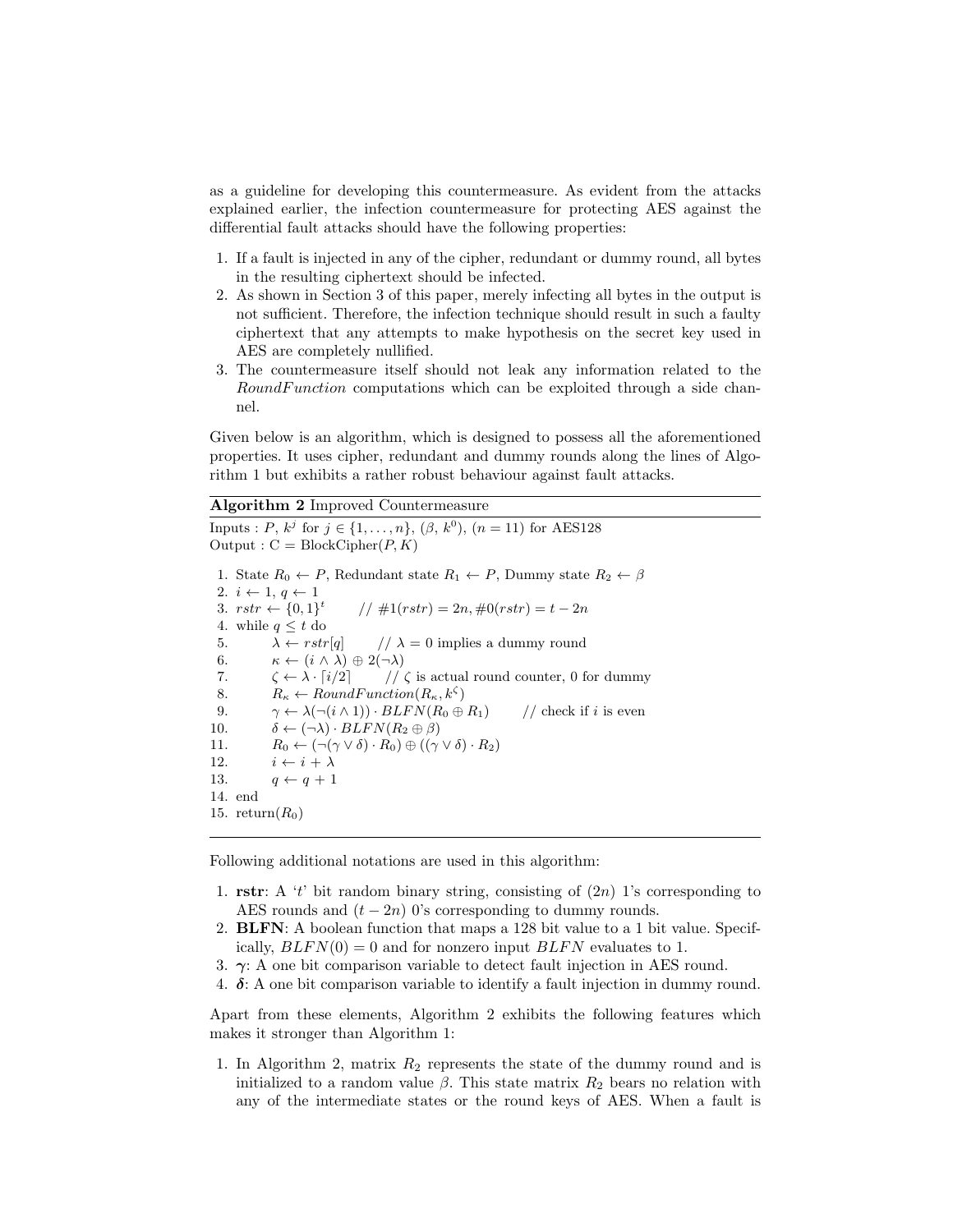induced in any of the rounds, Algorithm 2 outputs a matrix  $R_2$ . For fault analysis to succeed, the faulty output should contain some information about the key used in the cipher. However, the new countermeasure outputs matrix  $R<sub>2</sub>$  which is completely random and does not have any information about the key used in the AES, which makes the differential fault analysis impossible. Since in the case of fault injection, Algorithm 2 outputs dummy state  $R_2$ , the pair  $(\beta, k^0)$  should be refreshed in every execution<sup>2</sup>.

- 2. In Algorithm 2, more than one dummy round can occur after the execution of last cipher round and consequently the  $10^{th}$  cipher round is not always the penultimate round.
- 3. Since the number of dummy rounds in Algorithm 2 is kept constant, the leakage of timing information through a side channel is also prevented.

For a clear illustration, Table 1 shows the functioning of Algorithm 2. If any of

|    | Step Redundant Round                                                                                                                                                                                                                                                                                                                                                                                                                                                                                                                          | Cipher Round                     | Dummy Round                                                                               |
|----|-----------------------------------------------------------------------------------------------------------------------------------------------------------------------------------------------------------------------------------------------------------------------------------------------------------------------------------------------------------------------------------------------------------------------------------------------------------------------------------------------------------------------------------------------|----------------------------------|-------------------------------------------------------------------------------------------|
| 5. | $\lambda = 1$ , <i>i</i> is odd                                                                                                                                                                                                                                                                                                                                                                                                                                                                                                               | $\lambda = 1$ , <i>i</i> is even | $\begin{array}{l}\n\lambda = 0 \\ \kappa \leftarrow 2 \\ \zeta \leftarrow 0\n\end{array}$ |
|    |                                                                                                                                                                                                                                                                                                                                                                                                                                                                                                                                               |                                  |                                                                                           |
|    |                                                                                                                                                                                                                                                                                                                                                                                                                                                                                                                                               |                                  |                                                                                           |
|    | $\begin{array}{lllllllllllll} \delta. & \begin{matrix} \kappa & -1 \\ \kappa & -1 \\ \kappa & +1 \end{matrix} & \begin{matrix} \kappa & -1 \\ \kappa & -1 \end{matrix} & \begin{matrix} \kappa & -1 \\ \kappa & -1 \end{matrix} & \begin{matrix} \kappa & -1 \\ \kappa & -1 \end{matrix} & \begin{matrix} \kappa & -1 \\ \kappa & -1 \end{matrix} & \begin{matrix} \kappa & -1 \\ \kappa & -1 \end{matrix} & \begin{matrix} \kappa & -1 \\ \kappa & -1 \end{matrix} & \begin{matrix} \kappa & -1 \\ \kappa & -1 \end{matrix} & \begin{matrix$ |                                  |                                                                                           |
|    |                                                                                                                                                                                                                                                                                                                                                                                                                                                                                                                                               |                                  |                                                                                           |
|    | 10. $\delta \leftarrow 0$                                                                                                                                                                                                                                                                                                                                                                                                                                                                                                                     |                                  |                                                                                           |
|    | 11. $R_0 \leftarrow R_0$<br>12. $i \leftarrow i+1$<br>13. $q \leftarrow q+1$                                                                                                                                                                                                                                                                                                                                                                                                                                                                  |                                  |                                                                                           |
|    |                                                                                                                                                                                                                                                                                                                                                                                                                                                                                                                                               |                                  |                                                                                           |
|    |                                                                                                                                                                                                                                                                                                                                                                                                                                                                                                                                               |                                  |                                                                                           |
|    |                                                                                                                                                                                                                                                                                                                                                                                                                                                                                                                                               |                                  |                                                                                           |

Table 1: Computation of Algorithm 2

the cipher or redundant round is disturbed, then during the computation of cipher round,  $(R_0 \oplus R_1)$  is non-zero and BLFN $(R_0 \oplus R_1)$  updates the value of  $\gamma$  to 1. As a result,  $R_0$  is replaced by  $R_2$  in step 11. Similarly, if the computation of dummy round is faulty,  $(R_2 \oplus \beta)$  is non-zero and δ evaluates to 1. In this case too,  $R_0$  is replaced by  $R_2$ . Also, if the state of comparison variables  $\gamma$  and  $\delta$  is 1 at the same time, then in step 11,  $R_0$  is substituted by  $R_2$  as this condition indicates fault in comparison variables themselves. In case of undisturbed execution, Algorithm 2 generates a correct ciphertext. Refer Appendix F for more details.

### 5 Conclusion

Recent works [6], [9] suggest the use of randomness to build sound countermeasures for protecting AES against the fault attacks. The infection countermeasure in [10] introduces the element of randomness through the use of dummy round but is still ineffective against fault attacks which target the last and penultimate round. This is because the infection uses the same unknown value to mask the erroneous byte as well as the non-erroneous bytes. One can easily deduce the value of this unknown mask from the xor of correct and faulty output. Also in the case of erroneous computation of  $10^{th}$  cipher round, the infection doesn't affect every byte in the faulty output. However, the modified countermeasure presented in this paper affects every erroneous as well as non-erroneous byte with independent random values irrespective of the round in which the fault is injected. Since these random values bear no relation with the intermediate output or the secret key, analysis of the resulting faulty ciphertext is a futile exercise for the attacker.

<sup>&</sup>lt;sup>2</sup> One should note that even a new pair of  $(\beta, k^0)$  cannot protect Algorithm 1 against the attacks described in this paper.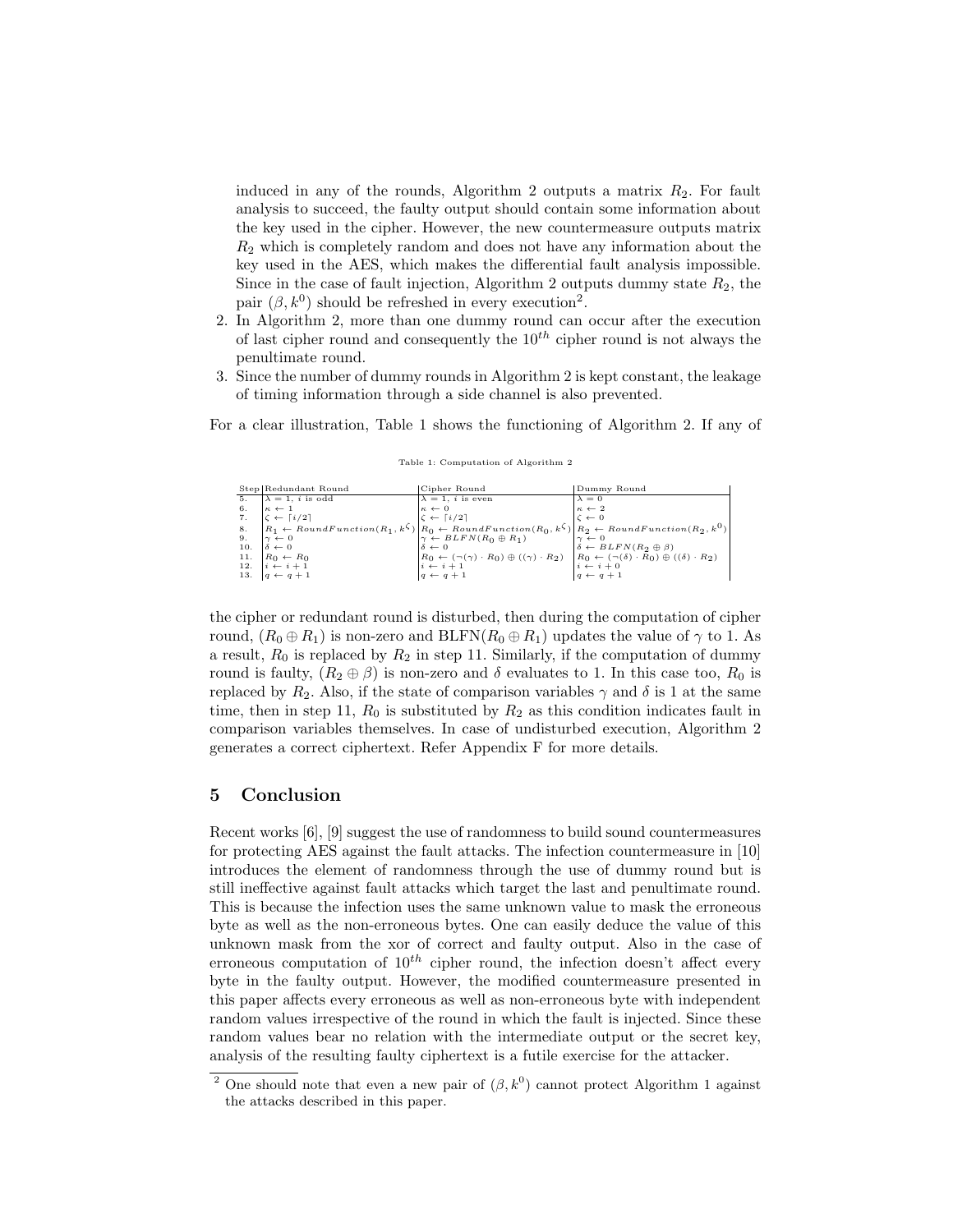### References

- 1. Dan Boneh, Richard A. DeMillo, and Richard J. Lipton. On the Importance of Checking Cryptographic Protocols for Faults. In Walter Fumy, editor, Advances in Cryptology – EUROCRYPT 1997, volume 1233 of Lecture Notes in Computer Science, pages 37–51. Springer, 1997.
- 2. Eli Biham and Adi Shamir. Differential Fault Analysis of Secret Key Cryptosystems. In Burton S. Kaliski Jr., editor, Advances in Cryptology – CRYPTO 1997, volume 1294 of Lecture Notes in Computer Science, pages 513–525. Springer, 1997.
- 3. Christophe Giraud. DFA on AES. In Hans Dobbertin, Vincent Rijmen, and Aleksandra Sowa, editors, Advanced Encryption Standard – AES, volume 3373 of Lecture Notes in Computer Science, pages 27–41. Springer, 2005.
- 4. Gilles Piret and Jean-Jacques Quisquater. A Differential Fault Attack Technique against SPN Structures, with Application to the AES and Khazad. In Colin D. Walter, Cetin K. KoC, and Christof Paar, editors, Cryptographic Hardware and Embedded Systems - CHES 2003, volume 2779 of Lecture Notes in Computer Science, pages 77–88. Springer, 2003.
- 5. Debdeep Mukhopadhyay. An Improved Fault Based Attack of the Advanced Encryption Standard. In Bart Preneel, editor, Progress in Cryptology – AFRICACRYPT 2009, volume 5580 of Lecture Notes in Computer Science, pages 421–434. Springer, 2009.
- 6. Thomas Fuhr, Éliane Jaulmes, Victor Lomné, and Adrian Thillard. Fault Attacks on AES with Faulty Ciphertexts Only. In Wieland Fischer and Jörn-Marc Schmidt, editors, Fault Diagnosis and Tolerance in Cryptography – FDTC 2013, pages 108– 118. IEEE Computer Society, 2013.
- 7. Johannes Blömer and Jean-Pierre Seifert. Fault Based Cryptanalysis of the Advanced Encryption Standard (AES). In Rebecca N. Wright, editor, Financial Cryptography, volume 2742 of Lecture Notes in Computer Science, pages 162–181. Springer, 2003.
- 8. Debdeep Mukhopadhyay, Michael Tunstall, and Subidh Ali. Differential Fault Analysis of the Advanced Encryption Standard Using a Single Fault. In Claudio A. Ardagna and Jianying Zhou, editors, Information Security Theory and Practice. Security and Privacy of Mobile Devices in Wireless Communication, volume 6633 of Lecture Notes in Computer Science, pages 224–233. Springer, 2011.
- 9. Victor Lomné, Thomas Roche, and Adrian Thillard. On the Need of Randomness in Fault Attack Countermeasures - Application to AES. In Guido Bertoni and Benedikt Gierlichs, editors, Fault Diagnosis and Tolerance in Cryptography – FDTC 2012, pages 85–94. IEEE Computer Society, 2012.
- 10. Benedikt Gierlichs, Jörn-Marc Schmidt, and Michael Tunstall. Infective Computation and Dummy Rounds: Fault Protection for Block Ciphers without Check-before-Output. In Alejandro Hevia and Gregory Neven, editors, Progress in Cryptology – LATINCRYPT 2012, volume 7533 of Lecture Notes in Computer Science, pages 305–321. Springer, 2012.
- 11. Alberto Battistello and Christophe Giraud. Fault Analysis of Infective AES Computations. In Wieland Fischer and Jörn-Marc Schmidt, editors, Fault Diagnosis and Tolerance in Cryptography – FDTC 2013, pages 101–107. IEEE Computer Society, 2013.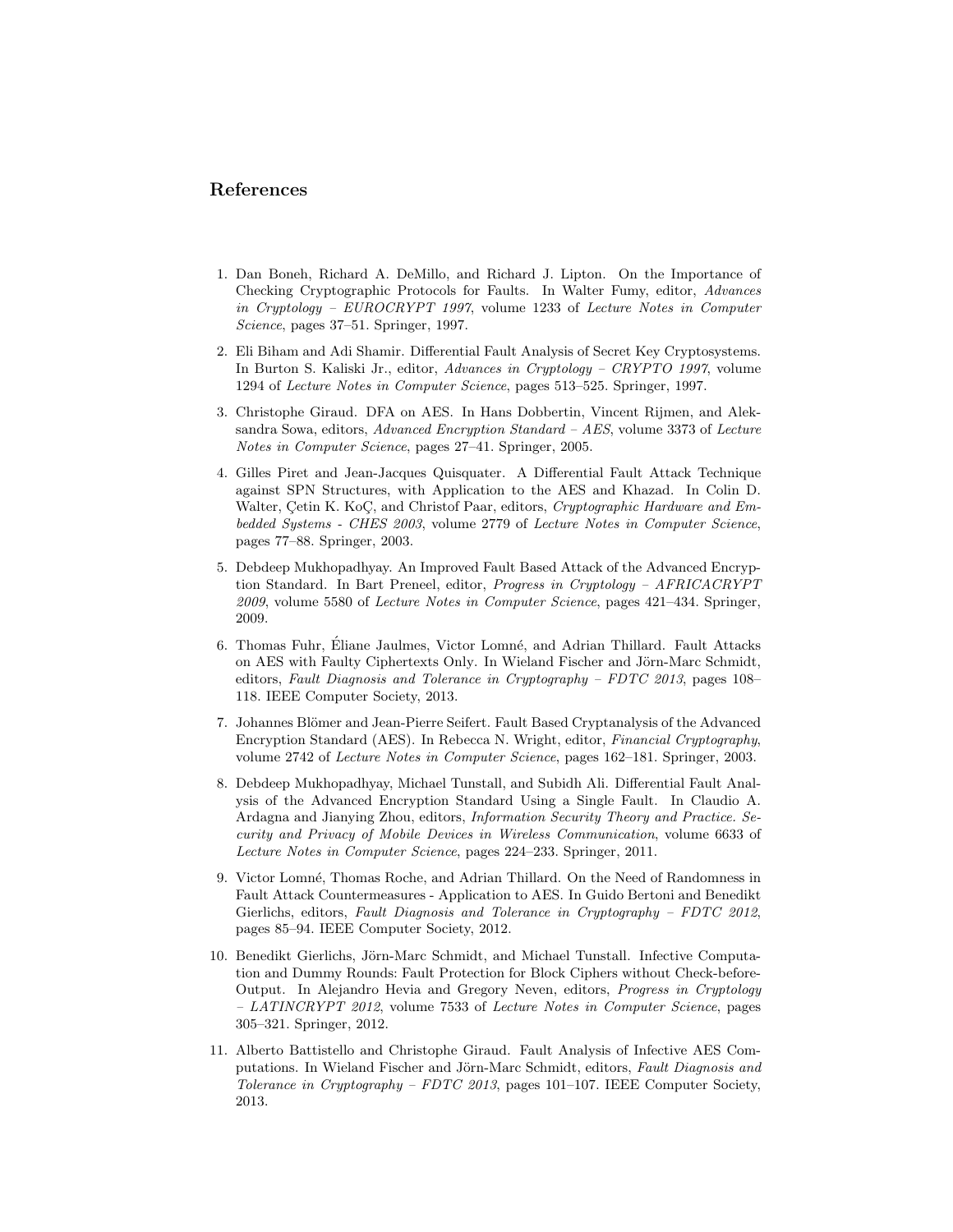# A Execution of Infected Compulsory Dummy Round: First attack

After the execution of  $10^{th}$  cipher round, a fault f in  $I_1^{10}$  infects the byte  $\beta_{13}$  of  $R_2$  in the step 10 of Algorithm 1:

$$
R_2 = R_2 \oplus \epsilon = \begin{pmatrix} \beta_0 & \beta_4 & \beta_8 & \beta_{12} \\ \beta_1 & \beta_5 & \beta_9 & \beta_{13} \oplus SNLF[\varepsilon] \\ \beta_2 & \beta_6 & \beta_{10} & \beta_{14} \\ \beta_3 & \beta_7 & \beta_{11} & \beta_{15} \end{pmatrix}
$$

where  $\varepsilon = \mathcal{S}[I_1^{10}] \oplus \mathcal{S}[I_1^{10} \oplus f]$ . Thus, the input  $R_2$  of compulsory dummy round is infected. Execution of compulsory dummy round in step 14 on the infected  $R_2$  is shown below.

After the ShiftRow and SubByte operation:

$$
R_2 = \begin{pmatrix} S[\beta_0] & S[\beta_4] & S[\beta_8] & S[\beta_{12}] \\ S[\beta_5] & S[\beta_9] & S[\beta_{13} \oplus SNLF[\varepsilon] & S[\beta_1] \\ S[\beta_{10}] & S[\beta_{14}] & S[\beta_2] & S[\beta_6] \\ S[\beta_{15}] & S[\beta_3] & S[\beta_7] & S[\beta_{11}] \end{pmatrix}
$$

For clarity purpose, the output of MixColumn and KeyXor operations of only  $3^{rd}$ column is shown:

$$
\begin{aligned} \beta_8' &= 2 \cdot S[\beta_8] \oplus 3 \cdot S[\beta_{13} \oplus SNLF[\varepsilon]] \oplus 1 \cdot S[\beta_2] \oplus 1 \cdot S[\beta_7] \oplus k_8^0 \\ \beta_9' &= 1 \cdot S[\beta_8] \oplus 2 \cdot S[\beta_{13} \oplus SNLF[\varepsilon]] \oplus 3 \cdot S[\beta_2] \oplus 1 \cdot S[\beta_7] \oplus k_9^0 \\ \beta_{10}' &= 1 \cdot S[\beta_8] \oplus 1 \cdot S[\beta_{13} \oplus SNLF[\varepsilon]] \oplus 2 \cdot S[\beta_2] \oplus 3 \cdot S[\beta_7] \oplus k_{10}^0 \\ \beta_{11}' &= 3 \cdot S[\beta_8] \oplus 1 \cdot S[\beta_{13} \oplus SNLF[\varepsilon]] \oplus 1 \cdot S[\beta_2] \oplus 2 \cdot S[\beta_7] \oplus k_{11}^0 \end{aligned}
$$

Since  $RoundFunction(\beta, k^0) = \beta$ , we can write the 3<sup>rd</sup> column of  $\beta$  as:

$$
\beta_8 = 2 \cdot S[\beta_8] \oplus 3 \cdot S[\beta_{13}] \oplus 1 \cdot S[\beta_2] \oplus 1 \cdot S[\beta_7] \oplus k_8^0
$$
  
\n
$$
\beta_9 = 1 \cdot S[\beta_8] \oplus 2 \cdot S[\beta_{13}] \oplus 3 \cdot S[\beta_2] \oplus 1 \cdot S[\beta_7] \oplus k_9^0
$$
  
\n
$$
\beta_{10} = 1 \cdot S[\beta_8] \oplus 1 \cdot S[\beta_{13}] \oplus 2 \cdot S[\beta_2] \oplus 3 \cdot S[\beta_7] \oplus k_{10}^0
$$
  
\n
$$
\beta_{11} = 3 \cdot S[\beta_8] \oplus 1 \cdot S[\beta_{13}] \oplus 1 \cdot S[\beta_2] \oplus 2 \cdot S[\beta_7] \oplus k_{11}^0
$$

The remaining columns in  $\beta$  and in the output of dummy round are same. In step 14, the result of compulsory dummy round is xored with  $\beta$ .

$$
\therefore RoundFunction(R_2, k^0) \oplus \beta = \begin{pmatrix} 0 & 0 & 3 \cdot S[\beta_{13} \oplus SNLF[\varepsilon]] \oplus 3 \cdot S[\beta_{13}] & 0 \\ 0 & 0 & 2 \cdot S[\beta_{13} \oplus SNLF[\varepsilon]] \oplus 2 \cdot S[\beta_{13}] & 0 \\ 0 & 0 & 1 \cdot S[\beta_{13} \oplus SNLF[\varepsilon]] \oplus 1 \cdot S[\beta_{13}] & 0 \\ 0 & 0 & 1 \cdot S[\beta_{13} \oplus SNLF[\varepsilon]] \oplus 1 \cdot S[\beta_{13}] & 0 \end{pmatrix}
$$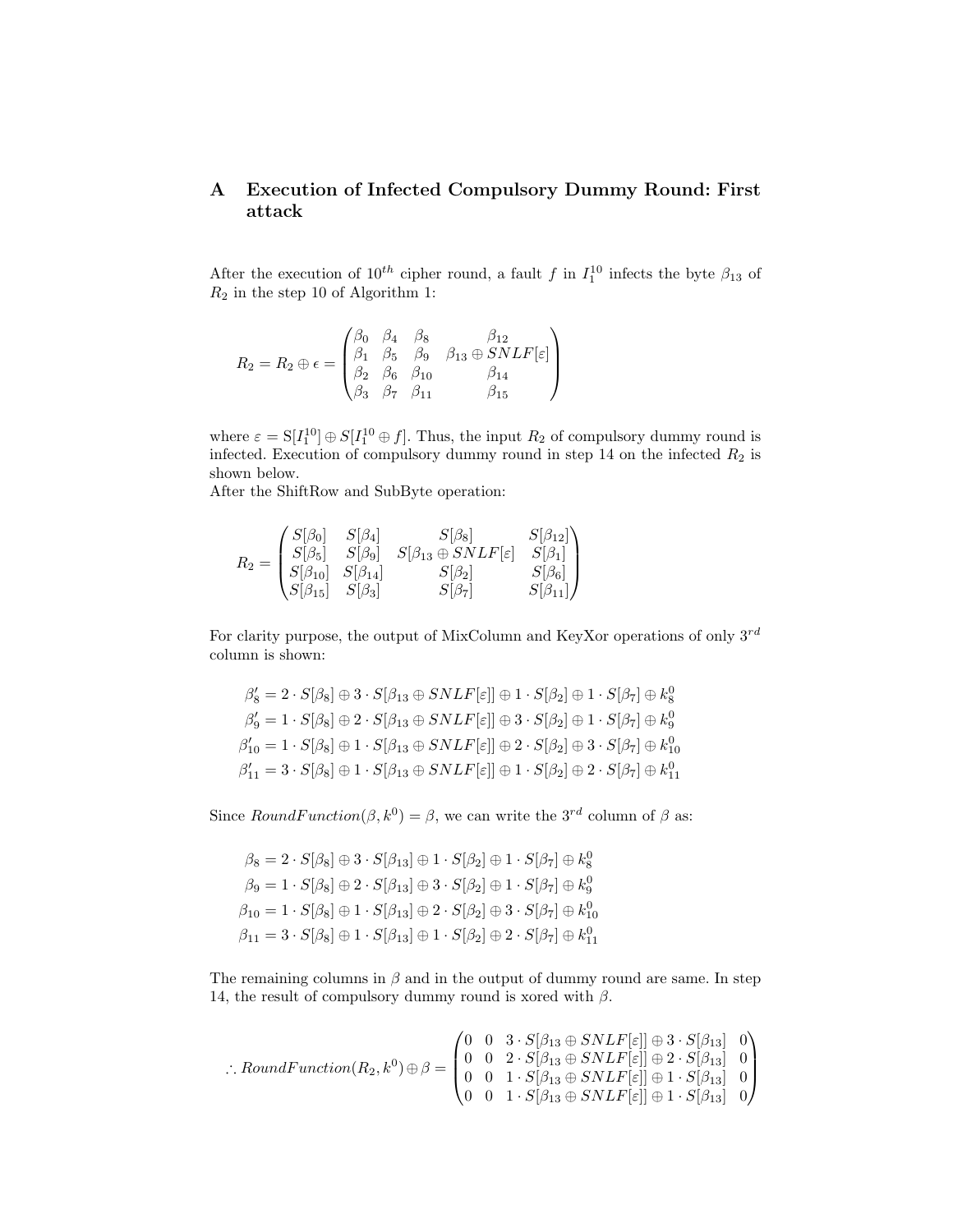# B Execution of Infected Compulsory Dummy Round: Top Row Attack

After the execution of  $10^{th}$  cipher round, a fault f in  $I_0^{10}$  infects the byte  $\beta_0$  of  $R_2$ in the step 10 of Algorithm 1:

$$
R_2 = R_2 \oplus \epsilon = \begin{pmatrix} \beta_0 \oplus SNLF[\epsilon] & \beta_4 & \beta_8 & \beta_{12} \\ \beta_1 & \beta_5 & \beta_9 & \beta_{13} \\ \beta_2 & \beta_6 & \beta_{10} & \beta_{14} \\ \beta_3 & \beta_7 & \beta_{11} & \beta_{15} \end{pmatrix}
$$

where  $\varepsilon = \mathcal{S}[I_0^{10}] \oplus \mathcal{S}[I_0^{10} \oplus f]$ . Thus, the input  $R_2$  of compulsory dummy round is infected. Execution of compulsory dummy round in step 14 on the infected  $R_2$  is shown below.

After the ShiftRow and SubByte operation:

$$
R_2=\begin{pmatrix} S[\beta_0]\oplus SNLF[\varepsilon] & S[\beta_4] & S[\beta_8] & S[\beta_{12}]} \\ S[\beta_5] & S[\beta_9] & S[\beta_{13} & S[\beta_1] \\ S[\beta_{10}] & S[\beta_{14}] & S[\beta_2] & S[\beta_6] \\ S[\beta_{15}] & S[\beta_3] & S[\beta_7] & S[\beta_{11}] \end{pmatrix}
$$

For clarity purpose, the output of MixColumn and KeyXor operations of only  $3^{rd}$ column is shown:

$$
\begin{aligned}\n\beta'_0 &= 2 \cdot S[\beta_0 \oplus SNLF[\varepsilon]] \oplus 3 \cdot S[\beta_5] \oplus 1 \cdot S[\beta_{10}] \oplus 1 \cdot S[\beta_{15}] \oplus k_0^0 \\
\beta'_1 &= 1 \cdot S[\beta_0 \oplus SNLF[\varepsilon]] \oplus 2 \cdot S[\beta_5] \oplus 3 \cdot S[\beta_{10}] \oplus 1 \cdot S[\beta_{15}] \oplus k_1^0 \\
\beta'_2 &= 1 \cdot S[\beta_0 \oplus SNLF[\varepsilon]] \oplus 1 \cdot S[\beta_5] \oplus 2 \cdot S[\beta_{10}] \oplus 3 \cdot S[\beta_{15}] \oplus k_2^0 \\
\beta'_3 &= 3 \cdot S[\beta_0 \oplus SNLF[\varepsilon]] \oplus 1 \cdot S[\beta_5] \oplus 1 \cdot S[\beta_{10}] \oplus 2 \cdot S[\beta_{15}] \oplus k_3^0\n\end{aligned}
$$

Since  $RoundFunction(\beta, k^0) = \beta$ , we can write the 1<sup>st</sup> column of  $\beta$  as:

$$
\begin{aligned}\n\beta'_0 &= 2 \cdot S[\beta_0] \oplus 3 \cdot S[\beta_5] \oplus 1 \cdot S[\beta_{10}] \oplus 1 \cdot S[\beta_{15}] \oplus k_0^0 \\
\beta'_1 &= 1 \cdot S[\beta_0] \oplus 2 \cdot S[\beta_5] \oplus 3 \cdot S[\beta_{10}] \oplus 1 \cdot S[\beta_{15}] \oplus k_1^0 \\
\beta'_2 &= 1 \cdot S[\beta_0] \oplus 1 \cdot S[\beta_5] \oplus 2 \cdot S[\beta_{10}] \oplus 3 \cdot S[\beta_{15}] \oplus k_2^0 \\
\beta'_3 &= 3 * S[\beta_0] \oplus 1 \cdot S[\beta_5] \oplus 1 \cdot S[\beta_{10}] \oplus 2 \cdot S[\beta_{15}] \oplus k_3^0\n\end{aligned}
$$

The remaining columns in  $\beta$  and in the output of dummy round are same. In step 14, the result of compulsory dummy round is xored with  $\beta$ .

$$
\therefore RoundFunction(R_2, k^0) \oplus \beta = \begin{pmatrix} 2 \cdot S[\beta_0 \oplus SNLF[\varepsilon]] \oplus 2 \cdot S[\beta_0] & 0 & 0 & 0 \\ 1 \cdot S[\beta_0 \oplus SNLF[\varepsilon]] \oplus 1 \cdot S[\beta_0] & 0 & 0 & 0 \\ 1 \cdot S[\beta_0 \oplus SNLF[\varepsilon]] \oplus 1 \cdot S[\beta_0] & 0 & 0 & 0 \\ 3 \cdot S[\beta_0 \oplus SNLF[\varepsilon]] \oplus 3 \cdot S[\beta_0] & 0 & 0 & 0 \end{pmatrix}
$$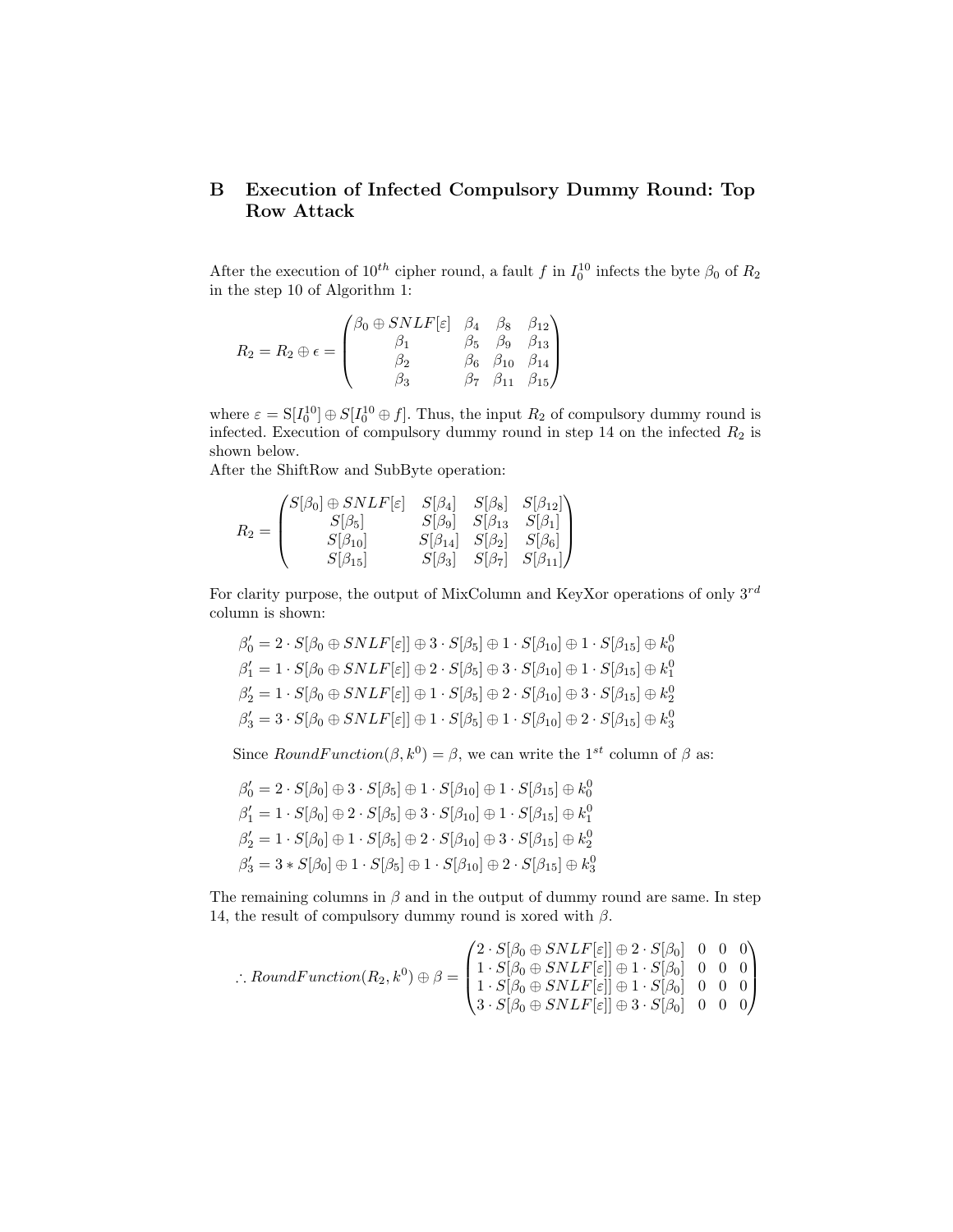# C Diffusion of fault and infection in Piret & Quisquater's attack

In this appendix, we explain how the fault diffuses and infects the computation of Algorithm 1, when a fault is injected in the input of  $9^{th}$  cipher round. Let  $I^9$ denote the input to the  $9^{th}$  cipher round. Suppose a fault f is injected in the first byte of  $9^{th}$  cipher round input  $I^9$ .

$$
I^9=\begin{pmatrix}I^9_0\oplus f & I^9_4 & I^9_8 & I^9_{12} \\ I^9_1 & I^9_5 & I^9_9 & I^9_{13} \\ I^9_2 & I^9_6 & I^9_{10} & I^9_{14} \\ I^9_3 & I^9_7 & I^9_{11} & I^9_{15}\end{pmatrix}
$$

After the execution of  $9^{th}$  cipher round in the step 7 of Algorithm 1, the difference between the faulty and redundant intermediate state is:

$$
R_0 \oplus R_1 = \begin{pmatrix} A & 0 & 0 & 0 \\ B & 0 & 0 & 0 \\ C & 0 & 0 & 0 \\ D & 0 & 0 & 0 \end{pmatrix}
$$

where  $A = 2 * f', B = 1 * f', C = 1 * f'$  and  $D = 3 * f'.$ After infection in step 11, this difference is:

$$
R_0 \oplus R_1 = \begin{pmatrix} A \oplus SNLF[A] & 0 & 0 & 0 \\ B \oplus SNLF[B] & 0 & 0 & 0 \\ C \oplus SNLF[C] & 0 & 0 & 0 \\ D \oplus SNLF[D] & 0 & 0 & 0 \end{pmatrix}
$$

In step 10,  $R_2$  is also infected.

$$
R_2 = \begin{pmatrix} \beta_0 \oplus SNLF[A] & \beta_4 & \beta_8 & \beta_{12} \\ \beta_1 \oplus SNLF[B] & \beta_5 & \beta_9 & \beta_{13} \\ \beta_2 \oplus SNLF[C] & \beta_6 & \beta_{10} & \beta_{14} \\ \beta_3 \oplus SNLF[D] & \beta_7 & \beta_{11} & \beta_{15} \end{pmatrix}
$$

Since  $10^{th}$  redundant round executes without any error, after the execution of  $10^{th}$  cipher round in the step 7 of Algorithm 1, the difference between the faulty and redundant computation is:

$$
R_0 \oplus R_1 = \begin{pmatrix} z_0 & 0 & 0 & 0 \\ 0 & 0 & 0 & z_1 \\ 0 & 0 & z_2 & 0 \\ 0 & z_3 & 0 & 0 \end{pmatrix}
$$

where  $z_0 = S[I_0^{10} \oplus A \oplus SNLF[A]] \oplus S[I_0^{10}], z_1 = S[I_1^{10} \oplus B \oplus SNLF[B]] \oplus S[I_1^{10}],$  $z_2 = S[I_2^{10} \oplus C \oplus SNLF[C]] \oplus S[I_2^{10}],$   $z_3 = S[I_3^{10} \oplus D \oplus SNLF[D]] \oplus S[I_3^{10}].$ In step 11,  $R_0$  is further infected, therefore the difference between faulty and redundant computation at the end of the while loop is:

$$
R_0 \oplus R_1 = \begin{pmatrix} m_0 & 0 & 0 & 0 \\ 0 & 0 & 0 & m_1 \\ 0 & 0 & m_2 & 0 \\ 0 & m_3 & 0 & 0 \end{pmatrix}
$$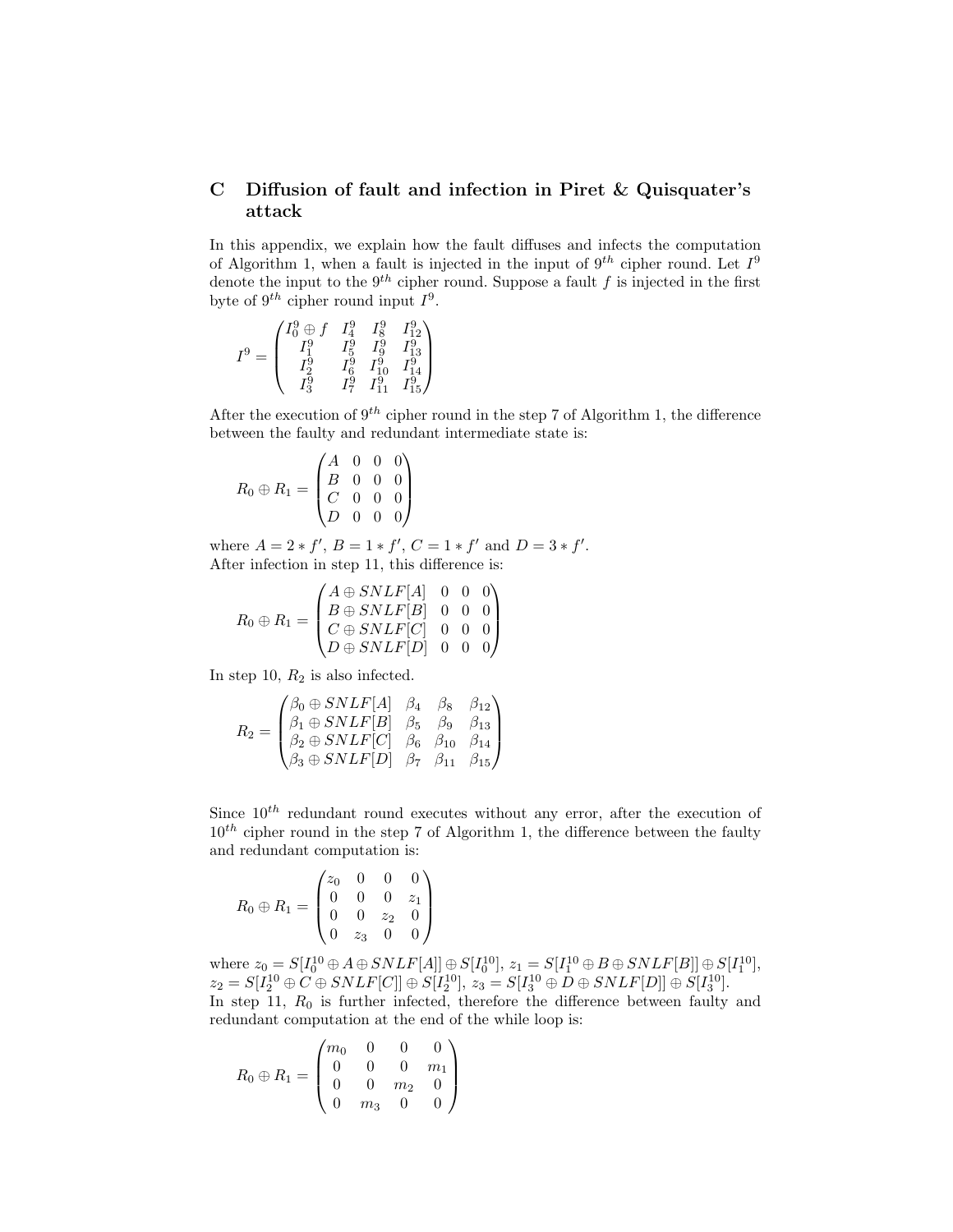where  $m_j = z_j \oplus SNLF[z_j], j \in \{0, 1, 2, 3\}.$  $R_2$  is also infected in the step 10. After infection,  $R_2$  is

$$
\begin{pmatrix}\n\beta_0 \oplus SNLF[A] \oplus SNLF[z_0] & \beta_4 & \beta_8 & \beta_{12} \\
\beta_1 \oplus SNLF[B] & \beta_5 & \beta_9 & \beta_{13} \oplus SNLF[z_1] \\
\beta_2 \oplus SNLF[C] & \beta_6 & \beta_{10} \oplus SNLF[z_2] & \beta_{14} \\
\beta_3 \oplus SNLF[D] & \beta_7 \oplus SNLF[z_3] & \beta_{11} & \beta_{15}\n\end{pmatrix}
$$

Thus, at the end of the while loop, 4 bytes of  $R_0$  and 7 bytes of  $R_2$  are infected.

In step 14, when compulsory dummy round operates on  $R_2$ , the infection in the input of  $R_2$  spreads to all the 16 bytes. Using equation (2), we can write the final difference  $T \oplus T^*$  as:

 $T \oplus T^* =$  $\sqrt{ }$  $\overline{\phantom{a}}$  $m_0 \oplus 2F_1 \oplus 1F_2$  1F<sub>3</sub>  $3F_4 \oplus 1F_5 \oplus 1F_6$   $3F_7$  $1F_1 \oplus 3F_2$  1F<sub>3</sub>  $2F_4 \oplus 3F_5 \oplus 1F_6$   $m_1 \oplus 2F_7$  $1F_1 \oplus 2F_2$   $3F_3$   $m_2 \oplus 1F_4 \oplus 2F_5 \oplus 3F_6$   $1F_7$  $3F_1 \oplus 1F_2$   $m_3 \oplus 2F_3$   $1F_4 \oplus 1F_5 \oplus 2F_6$   $1F_7$  $\setminus$  $\Big\}$ 

where  $F_1 = S[\beta_0 \oplus SNLF[A] \oplus SNLF[z_0] \oplus S[\beta_0], F_2 = S[\beta_{10} \oplus SNLF[z_2]] \oplus S[\beta_{10}],$  $F_3 = S[\beta_3 \oplus SNLF[D]] \oplus S[\beta_3], F_4 = S[\beta_{13} \oplus SNLF[z_1]] \oplus S[\beta_{13}], F_5 = S[\beta_2 \oplus S[\beta_3], F_6 = S[\beta_4], F_7 = S[\beta_5], F_8 = S[\beta_6], F_9 = S[\beta_7], F_9 = S[\beta_8], F_9 = S[\beta_9], F_9 = S[\beta_9], F_9 = S[\beta_9], F_9 = S[\beta_9], F_9 = S[\beta_9], F_9 = S[\beta_9], F_9 = S[\beta_9], F_9 = S[\beta_9], F_9 = S[\beta_9], F_9 = S[\beta$  $SNLF[C]] \oplus S[\beta_2], F_6 = S[\beta_7 \oplus SNLF[z_3]] \oplus S[\beta_7],$  and  $F_7 = S[\beta_1 \oplus SNLF[B]] \oplus S[\beta_7]$  $S[\beta_1]$ .

### D Complexity Analysis

A random byte fault in the input of  $9^{th}$  cipher round results in  $2^4$  solutions for  $T^*$ . Every solution of  $T^*$  gives 1036 candidate values for 4 bytes of the  $10^{th}$  round key  $k^{11}$  as described in [4]. Thus the expected number of candidate values for 4 bytes of  $k^{11}$  is  $2^4 * 1036 = 16576$ . If we repeat this attack process on another pair of faulty and correct ciphertext we expect to get no more than 2 values for 4 bytes of  $k^{11}$  [4]. Our experiments also reveal that we are left with at most 2 candidate values for every 4 bytes of  $k^{11}$ .

### E Probability Computation

Consider a set  $L = \{s \in \{0,1\}^{n+d} : \#|1| = n \wedge \#|0| = d\}.$ The number of unique binary strings, consisting of exactly  $n$  1's and  $d$  0's, i.e.  $|L|$ is  $(n + d)!/(n! \cdot d!)$ .

Thus, the number of unique binary string  $(S_{total})$  consisting of  $n = 21$  1's and d  $0's = (21+d)!/(21! \cdot d!).$ 

And the number of unique binary string  $(S_{favourable})$  consisting of  $n = 21$  1's, d 0's and ending with '11' =  $(19 + d)!/(19! \cdot d!)$ .

Therefore, the probability of uniformly selecting a binary string from the set  $L$ with  $n = 21$  and terminating with '11' =  $\frac{S_{favourable}}{S_{total}}$ .